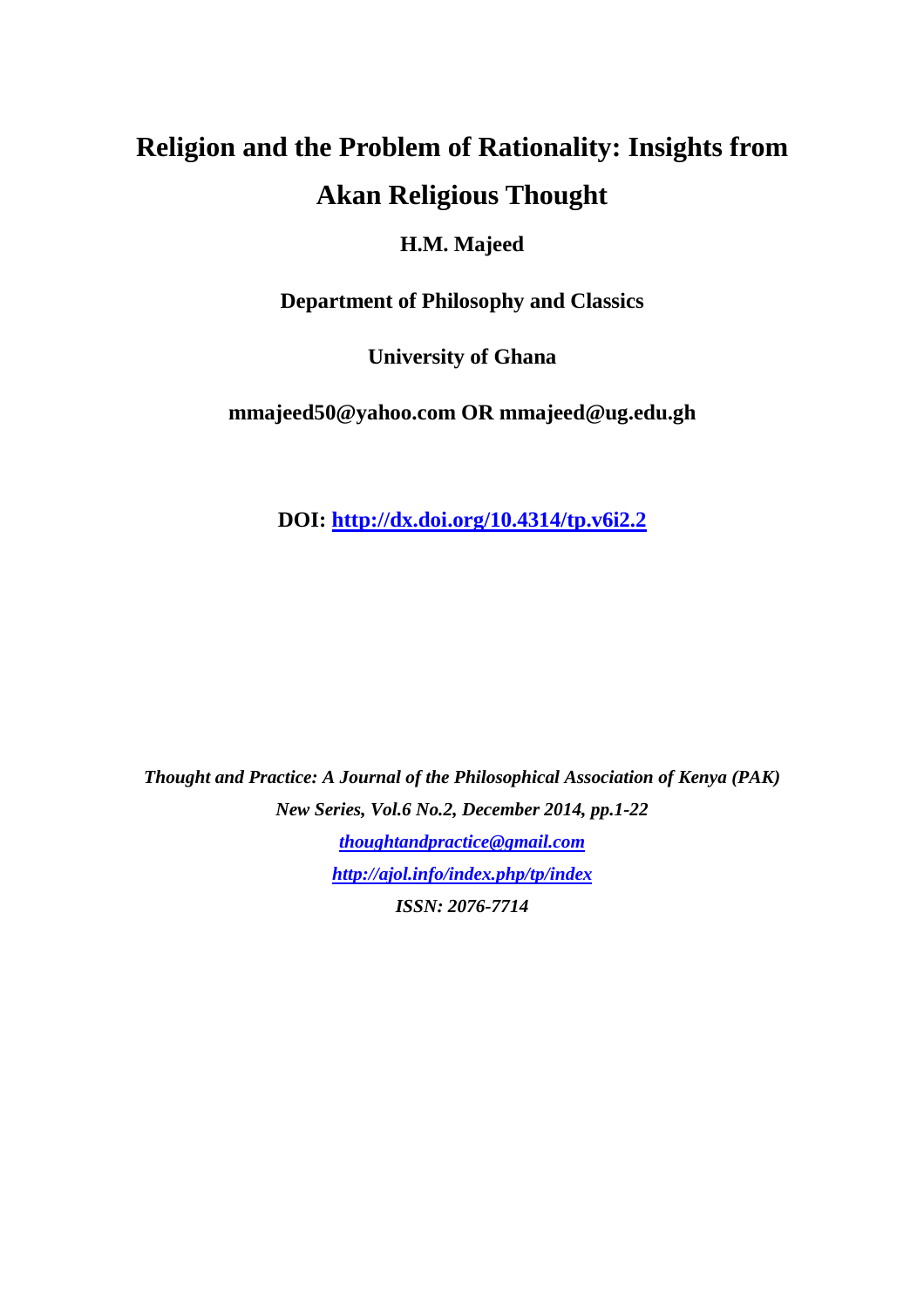#### **Abstract**

Arguments against the practice of religion and, in general, against belief in metaphysical entities, have been made in different cultures and at different times in human history. This article, however, does not offer a historical outline of such arguments. Rather, it reflects on some contemporary remarks made, especially in Western thought, against religion. It illustrates how a correct understanding of Traditional Akan Religion renders untrue claims that seek to dismiss religion on the grounds of irrationality. Utilising philosophical reflection, it shows how rational belief in a Traditional African Religion such as the Akan one is.

### **Key Words**

Rationality, revelation, logical positivism, predestination, free will, Akan religion, African religion

#### **Introduction**

In some Western conceptions, religion is deemed to be devoid of any rational basis. Such conceptions appear to hinge on the way religion (specifically Judeo-Christianity) is practised in Western culture. This religion, which is the dominant one in the West, is viewed as having originated from a God whose existence cannot be scientifically proved, and who "revealed" Himself to humans as an object of worship; and, that the principles of that religion were brought to humankind through an intermediary (Jesus Christ). Humankind, in this case, did not find - or better still, did not rationally discover - religion, but was given religion. Religion, then, is generally portrayed by anti-religionists as irrational. Nevertheless, this article seeks to show that by 'irrationality' critics often have in mind the idea that religious beliefs have one or more of the following features:

- They are unscientific.
- Even when they are said to be based on 'reason' (as in natural religion), they cannot lead to salvation.
- The language with which they are expressed is meaningless.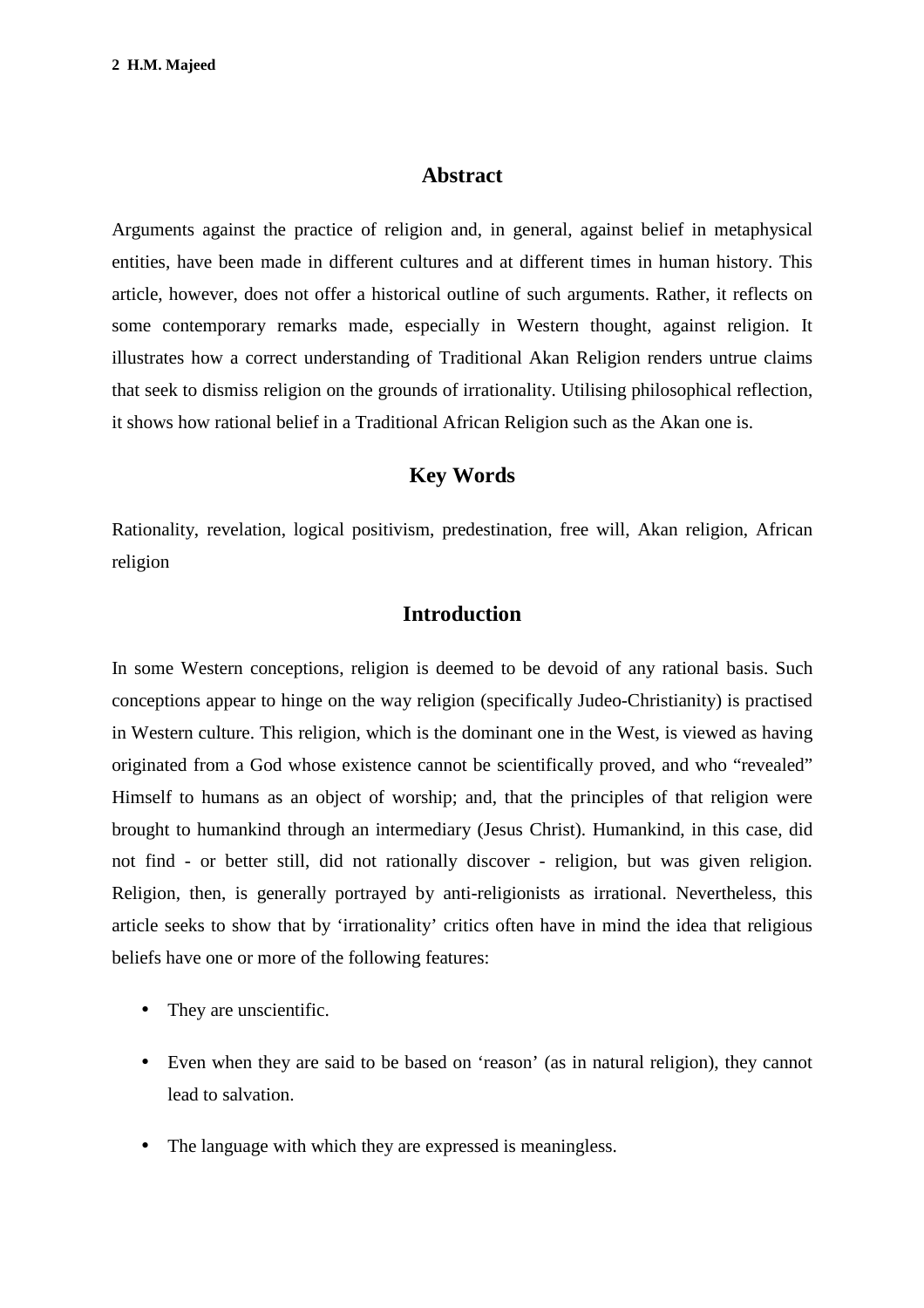• They are often inconsistent.

 $\overline{a}$ 

1

I argue against the rejection of religion on the basis of the four points listed above, and explain how some beliefs held in Traditional Akan Religion<sup>1</sup> makes my position tenable. I show how the Akan perspective differs from the views of specific Western scholars, and how it withstands their criticisms.

#### **On the Nature and Origin of Traditional Akan Religion**

The issue of what the true nature of Traditional African Religion is - that is, whether its moral values or the religion itself has a human or supernatural origin - has for a long time been a subject of debate among scholars.<sup>2</sup> With regard to the origin of Traditional African Religion, Akan religion included, one view is that its origin is implicit in its naturalness. The opposite view is that the supernatural origin of the religion is implied by its revealed nature. In recent times, Pius Abioje and Kwame Gyekye have expressed these two divergent views. While Abioje holds that Traditional African Religion is not natural but is revealed (Abioje 2007, 149-150), Gyekye suggests that Akan thinkers postulate that Akan religion has a human origin, devoid of any divine revelation (Gyekye 1996, 5). Indeed, my own studies and knowledge of the Akan culture corroborates Gyekye's position. The heavy concentration of Akan religion on the usefulness of religion to human life on earth, as well as the absence of oral or written history about God's expression of His own will and identity to humans, constitute ample evidence that the religion is not revealed. The significance of all this is that Abioje's generalized assertion about Africa is quite mistaken.

However, Traditional Akan Religion is replete with beliefs that are related to the supernatural. There are key Akan beliefs concerning entities such as God (*Nyame*), the deities

2 Find debate on the origin of African moral values in Idowu 1962, 146; Opoku 1978, 152, 153; Quarcoopome1987, 162-163; Wiredu 1980, 5-6.

Throughout this work, I will refer to indigenous Akan religion as "Traditional Akan Religion", *not* "traditional Akan religion". This is to ensure that the name of the religion is written in a manner consistent with the way other religions are written. When the names of such religions are spelt, the initial capital letter is used, and I have done the same for this religion because its status is similar to the others and, as Soyinka (2004) would agree, deserves equal treatment. When, from my observations on Akan religion I speak occasionally of Traditional African Religion, I do not imply that no differences exist in terms of religious belief and practice among African peoples; rather, I only endorse the well-known fact that they share a lot in common - especially in terms of the points discussed in this article - to warrant some sort of general description.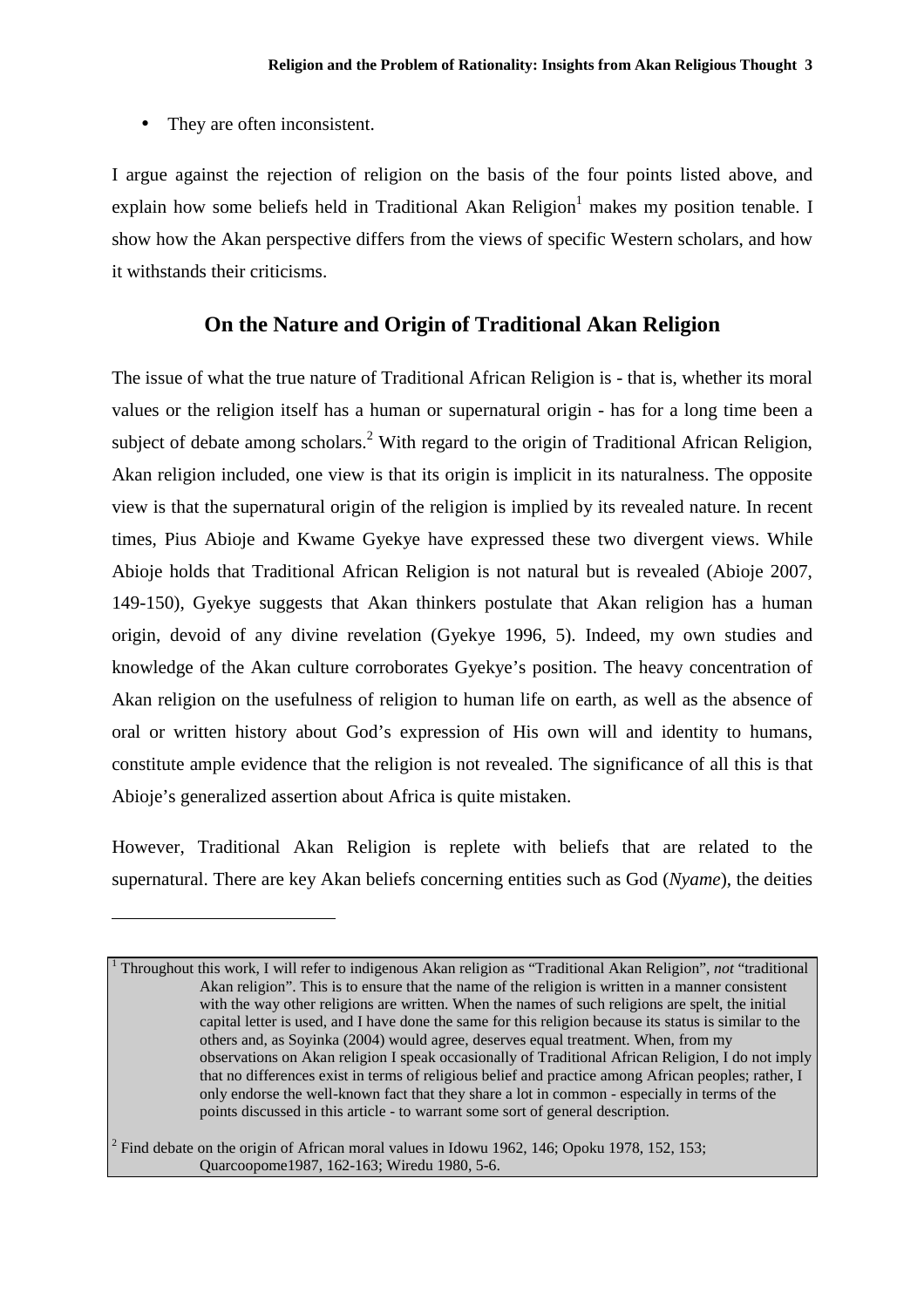(*abosom*) and, to use Mbiti's expression, the living-dead (*nananom nsamanfo*). There is also the moral belief that there are consequences for human actions on earth, with good actions attracting good consequences and bad actions attracting bad consequences. Nevertheless, since these consequences are very often expected to be felt in the practical lives of humans here on earth, it would be inappropriate to assume that Traditional Akan Religion is entirely supernaturalistic.

Traditional Akan Religion, from the foregoing, appears to have a human origin, having been rationally developed for the benefit of humankind. Yet some philosophers, especially Western ones, have argued against the rationality of *all* religions. In this work, I seek to show that such criticisms do not apply to Traditional Akan Religion; and since the criticisms are made from the perspective of Christianity, responding to them naturally requires that I contrast Traditional Akan beliefs with Christian ones at various points in the discussion.

#### **On the Meaning of 'Religious Beliefs'**

Every religious tradition is founded on a set of core beliefs that are often about the supernatural realm. In the understanding of Wittgenstein, a religious belief is not an 'opinion' of its holder but a sort of 'dogma or faith'; and that, in matters concerning religious belief or, generally, in religious discourse, '[w]e don't talk about hypothesis, or about high probability. Nor about knowing' (Wittgenstein 1966, 3). This seems to suggest that Wittgenstein would consider statements that express religious beliefs neither as scientific conclusions (or confirmable truths), nor as claims about things that can be known. Thus belief in such things as resurrection and the last judgement - both Christian beliefs which he pays significant attention to in the work cited above - as well as indigenous Akan belief in the existence and religious significance of the living-dead to the community would be seen by him as mere dogmas. Yet a dogma is usually understood as a religious doctrine that is proclaimed as true without 'proof'.<sup>3</sup> I acknowledge, however, that Wittgenstein's critique of the idea of taking something to be true without knowing if it indeed is, is made in connection with the Christian religion within whose context he appears to undertake his reflections, but not with a religion such as the Traditional Akan one; and by so doing, he seems to imply that the Christian beliefs mentioned above cannot be proved by their holders themselves to be true in the

 $\overline{a}$ 

<sup>3</sup> Later in the essay, the idea that strict 'proof' ensures rationality is questioned.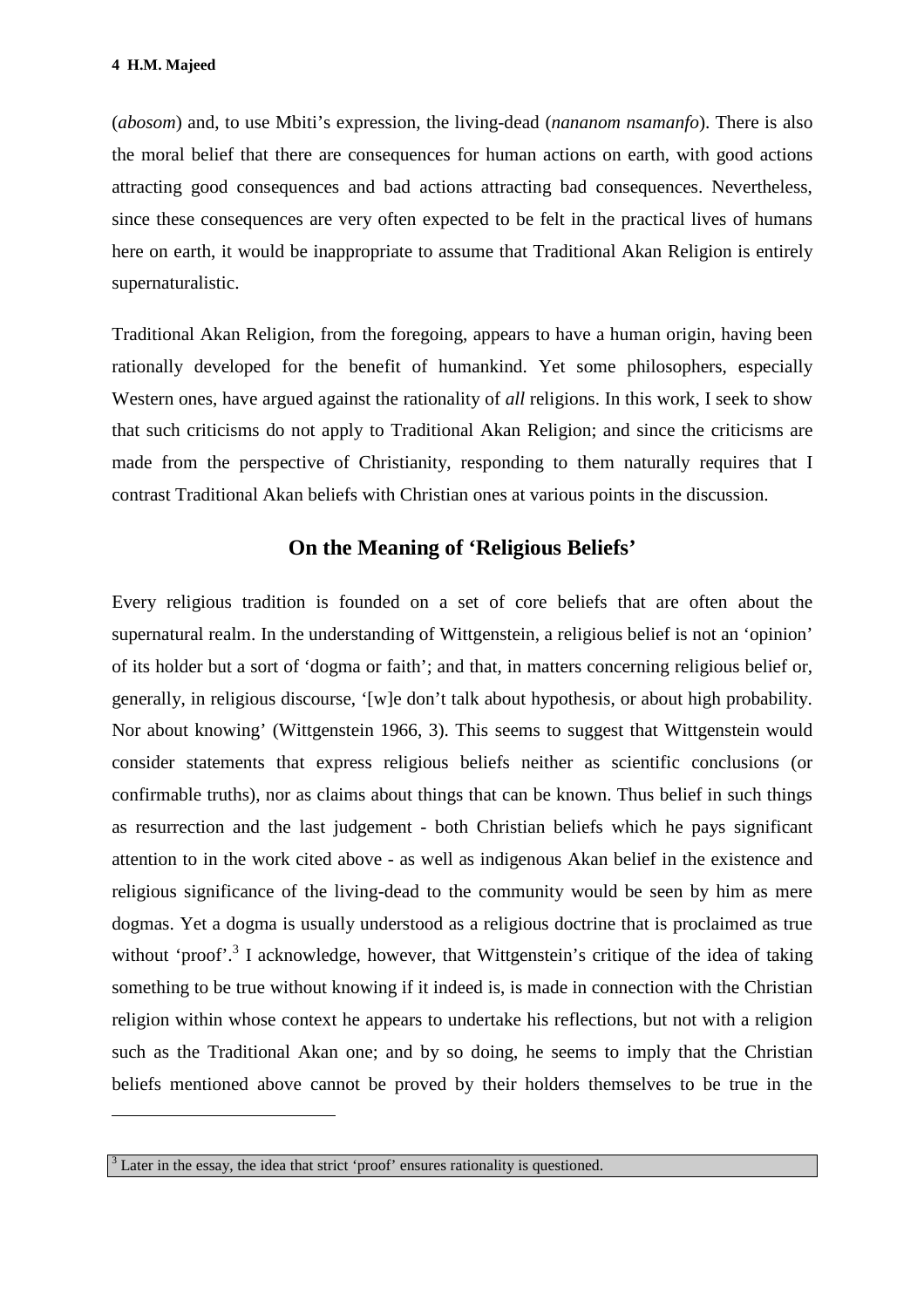manner suggested by him. By virtue of that criterion, Wittgenstein's remark could nonetheless apply to Traditional Akan Religion. Another word used by Wittgenstein to describe religious belief is 'faith'. However, since faith could be understood as a religious belief system, it is, I think, quite an appropriate term in this context.

Wittgenstein's analysis of religious belief is interesting. For instance, although he claims that he does not believe in resurrection, he maintains that he does not thereby contradict the person who does. The claims 'I do not believe in a future resurrection of the human being' and 'I do believe in a future resurrection of the human being' are, according to him, not contradictory. This, for Wittgenstein, is because he is neither suggesting the impossibility of the resurrection nor claiming that the believer has no reason for supposing it: all he means is that he is *not sure* about the resurrection (Wittgenstein 1966, 1). This indicates that the word 'believe' as used by Wittgenstein here implies some sort of assurance or certainty about having knowledge, although in some cases he suggests (by it) *to have 'faith'* or *'dogma'*. For instance, he remarks of belief in the last judgement: 'how are we to know whether to say he [the religious practitioner] believes [that is, *knows or is certain that*] this will happen or not? Asking him is not enough. He will probably say he has proof. But he has what you might call an unshakable belief [*faith*]' (Wittgenstein 1966, 1; words in square brackets added). However, Wittgenstein's restriction of the distinct senses of 'believe' to the two parties inadvertently calls into question the demand often made by critics of religion that the religious practitioner must know, that is, he/she must know something about his or her beliefs for them to be rational; for, by Wittgenstein's own argument, faith or dogma is not knowledge.

Furthermore, Wittgenstein's point about the absence of contradiction in the two statements concerning belief in resurrection appears to serve a strategic end for him: he seems to stress this point for logical reasons; for if a religious practitioner proclaims 'I believe in a future resurrection of the human being' and Wittgenstein states 'I do not believe in a future resurrection of the human being', and these statements are understood respectively as 'I have faith that there is human resurrection' and 'I have faith that there is no human resurrection', Wittgenstein would not be able to criticize entirely the one he is opposing because, logically, both of them would have to first acknowledge that the idea of 'resurrection' is meaningful before affirming or denying its existence. Nevertheless, this clever move also lands Wittgenstein in some difficulty because by claiming that neither he nor the religious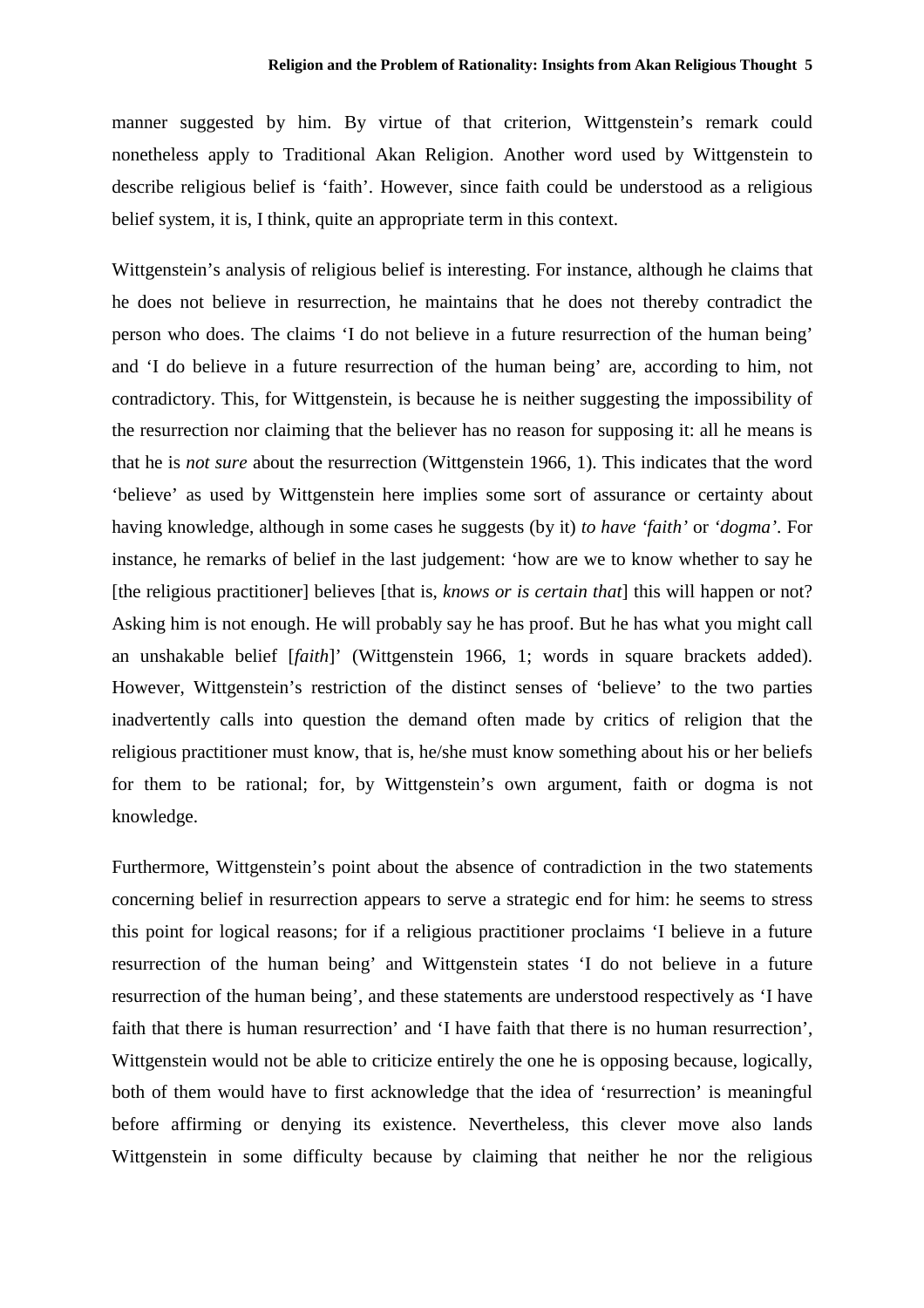practitioner is certain about the truth of religious beliefs, he (Wittgenstein) is still not better placed - in the acquisition of knowledge - than the religious practitioner from whom he tries to distinguish himself.

The question still remains whether or not religious belief can be rational. However, before this issue is discussed further, an important distinction needs to be made, namely, the distinction between *supernaturalism*, a term I have already used a number of times in this article, and *superstition*.

By 'supernaturalism' I mean the view that there is a reality beyond the natural world, where by 'natural world' is meant the physical realm - one which can be investigated using scientific means. In its primal sense therefore, supernaturalism is an orientation or a disposition and, in some sense, a worldview. It is tempting to see this orientation or belief as simply religious since, with it, humans are able to postulate the existence of God, deities, the living-dead and all sorts of metaphysical entities that are either worshipped or revered or both. However, not all postulations of the supernatural are religious. Indeed, it is possible to argue that a person has a spirit without placing any religious significance on it. Thus although claims about all supernatural entities or events are neither scientifically testable nor provable, the non-religious nature of some supernatural (human) experiences cannot be ignored. In sum, the supernatural includes any experience, action or event that cannot be explained by what are referred to as the laws of science.

Superstition, on the other hand, is any belief that is not based on knowledge or reason. By definition then, superstition is irrational and is rejected by science not only because anything dependent on it is incapable of empirical observation, but also because it lacks rational justification. This is where it is distinct from supernaturalism: while superstition is always irrational, supernaturalism could be rational. It is consistent with the preceding statement to hold that a belief in the supernatural could become superstitious, especially if nothing that resembles good argument could be offered for that belief. It is for this reason that Kwasi Wiredu (1980, 42) described some traditional African beliefs as "no better than superstition". It is therefore possible for some beliefs, practices and arguments for the supernatural to be unintelligible, or even unhelpful to humans. For instance, while belief in a metaphysical deity who is infinite and finite is logically flawed, the view that people should pursue the will of a transempirical deity even when it leads to or encourages oppression of our neighbours would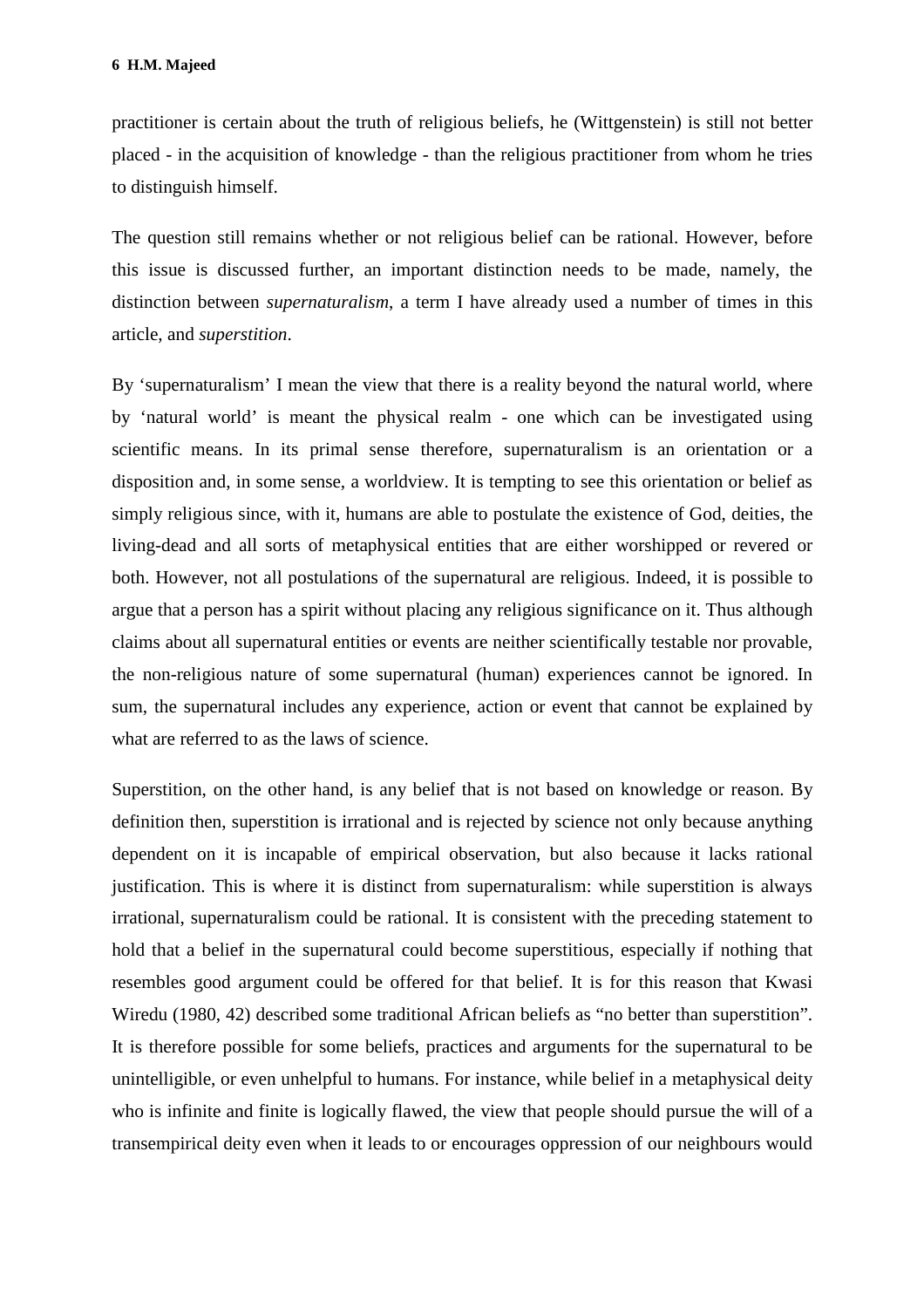be inhuman. Thus, this article's argument for the rationality of supernaturalism cannot connote a blanket justification of anything supernatural.

#### **On the Alleged Irrationality of Religious Beliefs**

Various arguments have been advanced in support of the view that religion is irrational. Four of such arguments are examined in this section, namely, science and religious belief, reason and salvation, meaninglessness of religious language, and inconsistencies in religious beliefs.

#### **Science and Religious Belief**

Lara Buchak (2012, 18), in an attempt to establish the sense in which the rationality of faith can most appropriately be determined, makes a distinction between epistemic and practical rationality. Epistemic rationality, in her view, is when 'you proportion your belief to the evidence and your beliefs must be coherent (in other words, your credences must obey the probability calculus)' - that is to say, 'degrees of probability obey the probability calculus' when '[you] update [your] beliefs by conditionalizing on new evidence.' On the other hand, practical rationality involves 'selecting the means to achieving one's ends' such that the means that help you most in achieving those ends are the most rational choices to make (Buchak 2012, 18). Buchak affirms, on the grounds of practical utility, that faith can be rational.

However, Buchak's position stands in sharp contrast with the views of many Western philosophers who completely reject religious beliefs in various ways. For instance, Wittgenstein rejects belief in God for not yielding to objective criteria and for not being something he could be sure about (Wittgenstein 1966, 1), while other philosophers such as Daniel Dennett (2008) and Richard Dawkins (2007) outrightly deny the existence of God. In a manner consistent with the position of Dennett and Dawkins, Robin Horton maintains that faith, and for that matter belief in God, is irrational, stressing that it can in no way be supported by reason (Horton 1960, 222). In fact, Horton and his counterparts criticize religious beliefs for not meeting the scientific criterion of rationality. It is also worth noting that Wittgenstein does not only endorse the scientific criterion of testing beliefs, but also asserts that the word 'God' does not correspond to any mental 'picture' (or thought) in his mind, as he cannot also confirm any 'evidence' produced by the practitioner of religion: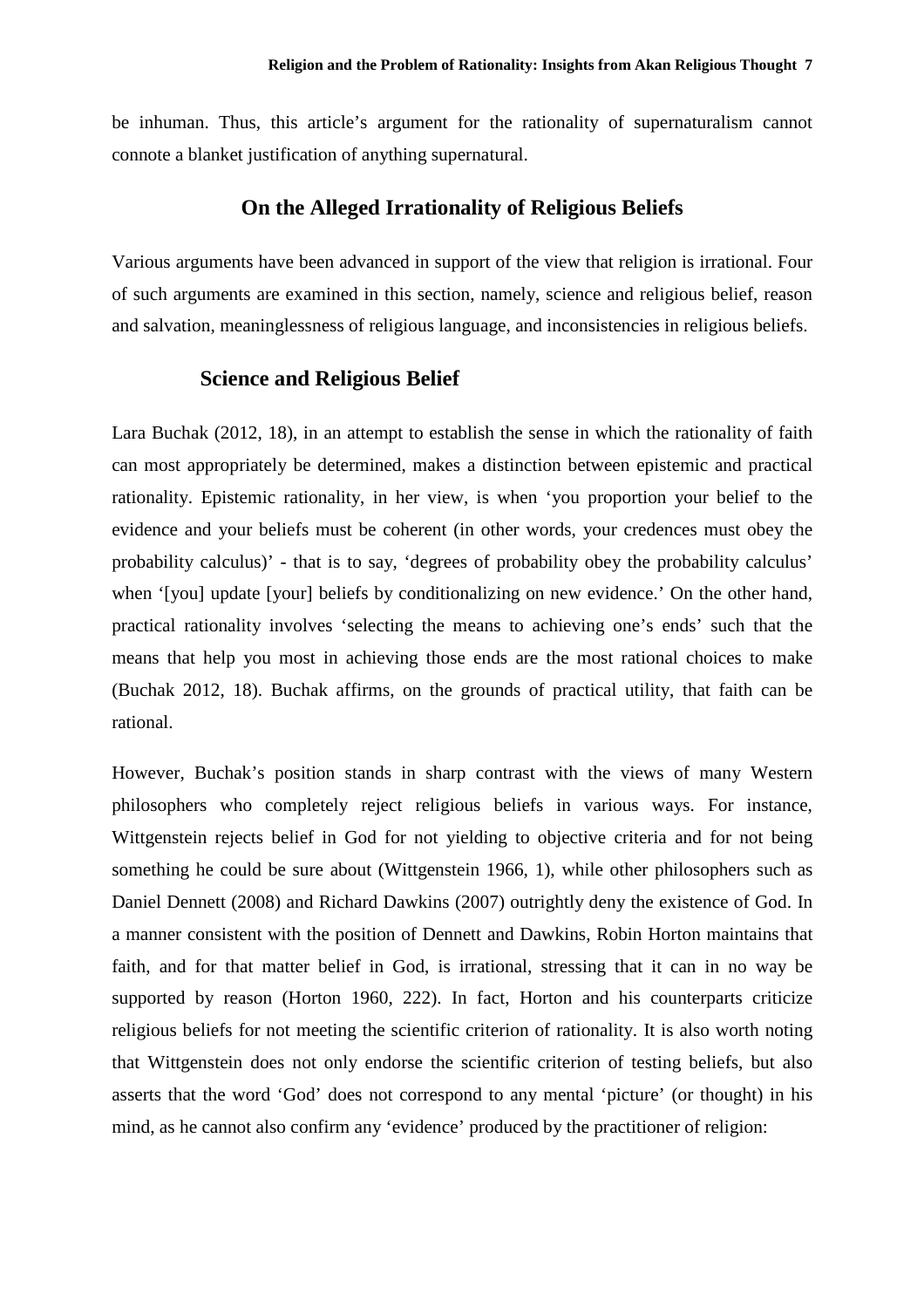If I even vaguely remember what I was taught about God, I may say: 'Whatever believing God may be, it can't be believing in something we can test, or find means of testing.' You may say: 'This is nonsense, because people say they believe on religious experiences.' I would say: 'The mere fact that someone says they believe on evidence doesn't tell me enough for me to be able to say now whether I can say of a sentence "God exists" that your evidence is unsatisfactory or insufficient' (Wittgenstein 1966, 5).

Before I continue with the issue of testing (or science), it is important that I make a comment on Wittgenstein's statement that people 'believe on religious experience'. In Traditional Akan Religion, while religious experience cannot be said not to exist, religious experience (in many respects) is not really the reason why one postulates the existence of God. One does not 'see' a being and conclude that it is God or 'hear' a voice and conclude that it is God's, nor is it held in Akan thought that God is experienced in nature. It is quite odd for an Akan to say *m'ahu Nyame* (I have seen God) or *Nyame aka akyerε me sε …* (God has told me that …). Religious experience in the manner just described, however, does apply to some other spiritual entities such as the deities (*abosom*) and the living-dead (*nananom nsamanfo*). Traditional Akan Religion is naturalistic, as noted by Gyekye (1996, 5). This means that the originators of this religion engaged in some reflection about the universe, the things which they believed were contained in the universe (both physical and spiritual), the workings and the relations among the said things before coming up with the idea of God (*Nyame*). *Nyame* is conceived of as a being who is completely supernatural (*sunsum*) and a creator (*bōrebōre*). He is not regarded as part of his creation, that is, he is not considered to be part of nature. Yet the contrary is sometimes intended when it is claimed in some non-Akan religions that God is experienced in nature.

Traditional Akan Religion, and for that matter African religion as a whole, is essentially oriented toward enhancing the well-being of humankind. To this end, it is as effective as the human being feels it is. This implies that religious beliefs (such as belief in God) are intended to be practically useful. The deities, it is believed, are intermediaries between God and human beings, bringing to humankind goods from God. According to Gyekye (1996, 16), practitioners of African religion have in the past deserted some deities for not meeting the needs of the people. Non-performance could still cause deities to suffer the same fate today; and the seriousness with which lack of utility is confronted suggests, at the least, that religious belief could be the most efficacious way of solving some of the problems faced by human beings. In this sense, religious belief could be rational, especially if 'rational' here is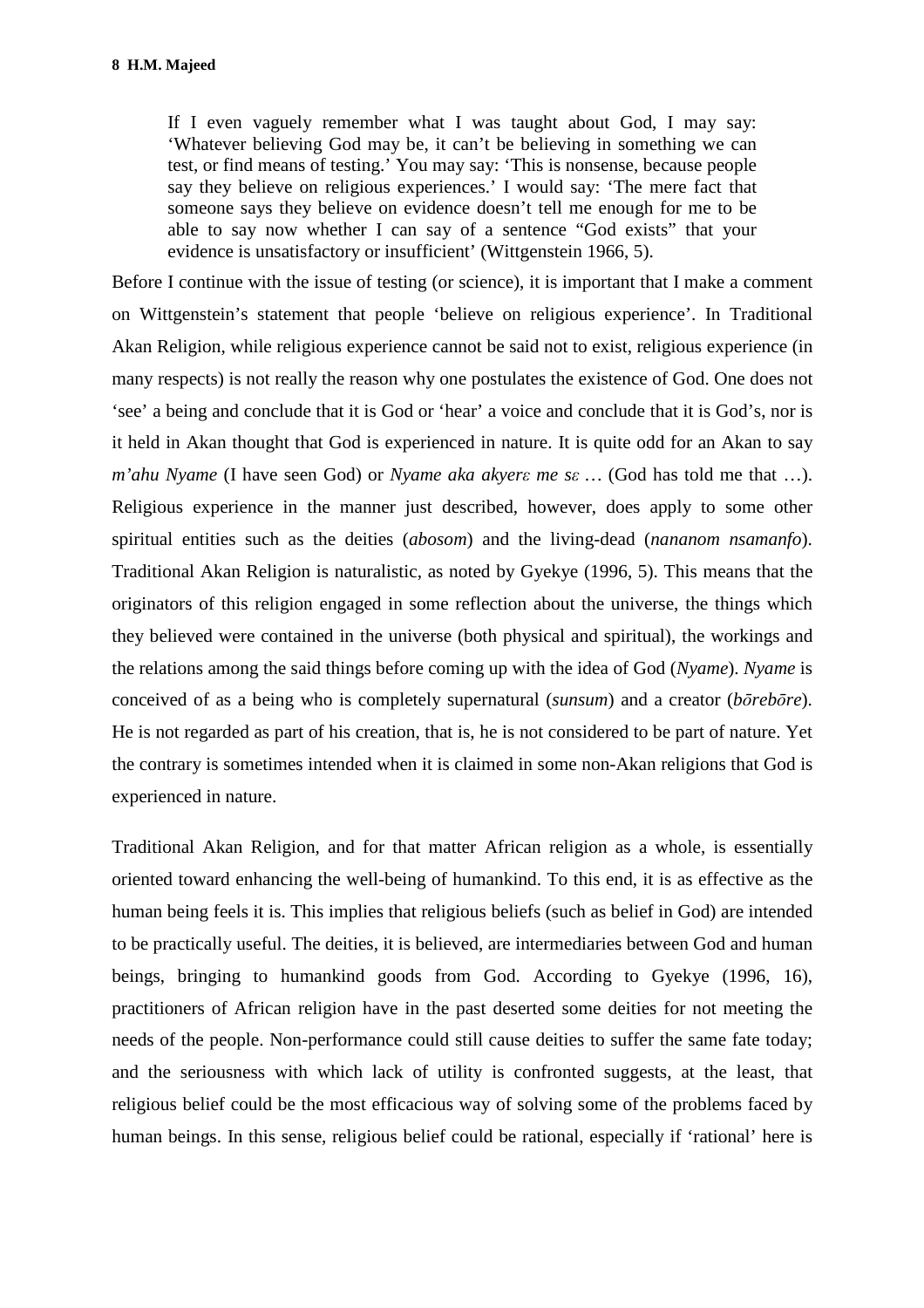understood in line with Buchak's position on practical rationality - which is that one chooses the best means to achieving one's ends.

Let us then return to the issue of science and religion. As earlier noted, from the arguments of some Western philosophers above, in religious traditions such as Christianity where revelation is the main source of religious beliefs - about God, resurrection of humans, the last day, heaven and hell, among others - the rejection of those beliefs for their apparent lack of rational basis is partly done on the assumption that one cannot rely on science (and thus one's own rational faculty) to come up with these beliefs and also to come to a firm conclusion that they are true;<sup>4</sup> and, that in the face of what could be regarded as 'inconclusive evidence', reason requires that one rejects such beliefs. Nevertheless, is it always the case that certainty is required for beliefs or statements expressing beliefs to be rational? If this question could be answered in the affirmative, many scientific assumptions (and, a bit more generally, science itself) would not be rational. This is due to the fact that it is a virtue of science that it does not regard its claims to constitute absolute knowledge. I do not suggest that there is no truth in science; instead, my point is that beliefs and assumptions lead to different degrees of certainty, so that neither science nor religion guarantees certainty.<sup>5</sup>

The foregoing does not imply that the question of uncertainty associated with religious claims does not arise in Traditional Akan Religion in which revelation is absent. After all, it has supernatural beliefs which science cannot investigate. Philosophers of science would most likely reject Akan religious beliefs in the living-dead and the deities as lacking 'rational' (scientific) basis. Nevertheless, I have explained above how rational Traditional Akan Religion is, being a natural religion, with its beliefs (such as belief in God) having a rational basis. This challenge to the views of the critic is enhanced by Buchak's argument for the practical rationality of faith:

…, whether faith is rational depends on the kind of world we are in. Faith will be rational to the extent that evidence isn't ordinarily very conclusive, or to the extent that our decisions usually do have postponement costs. We won't be able to vindicate the claim that faith is rational regardless of the circumstances. But we can explain why having faith is rational in certain

 $\overline{a}$ 

<sup>4</sup> Jarvie and Agassi (1979, 173-5) share this view.

<sup>5</sup> Robert Winston (2008) holds a similar view. Further arguments against testing (or science) are made shortly in my discussion of Logical Positivism.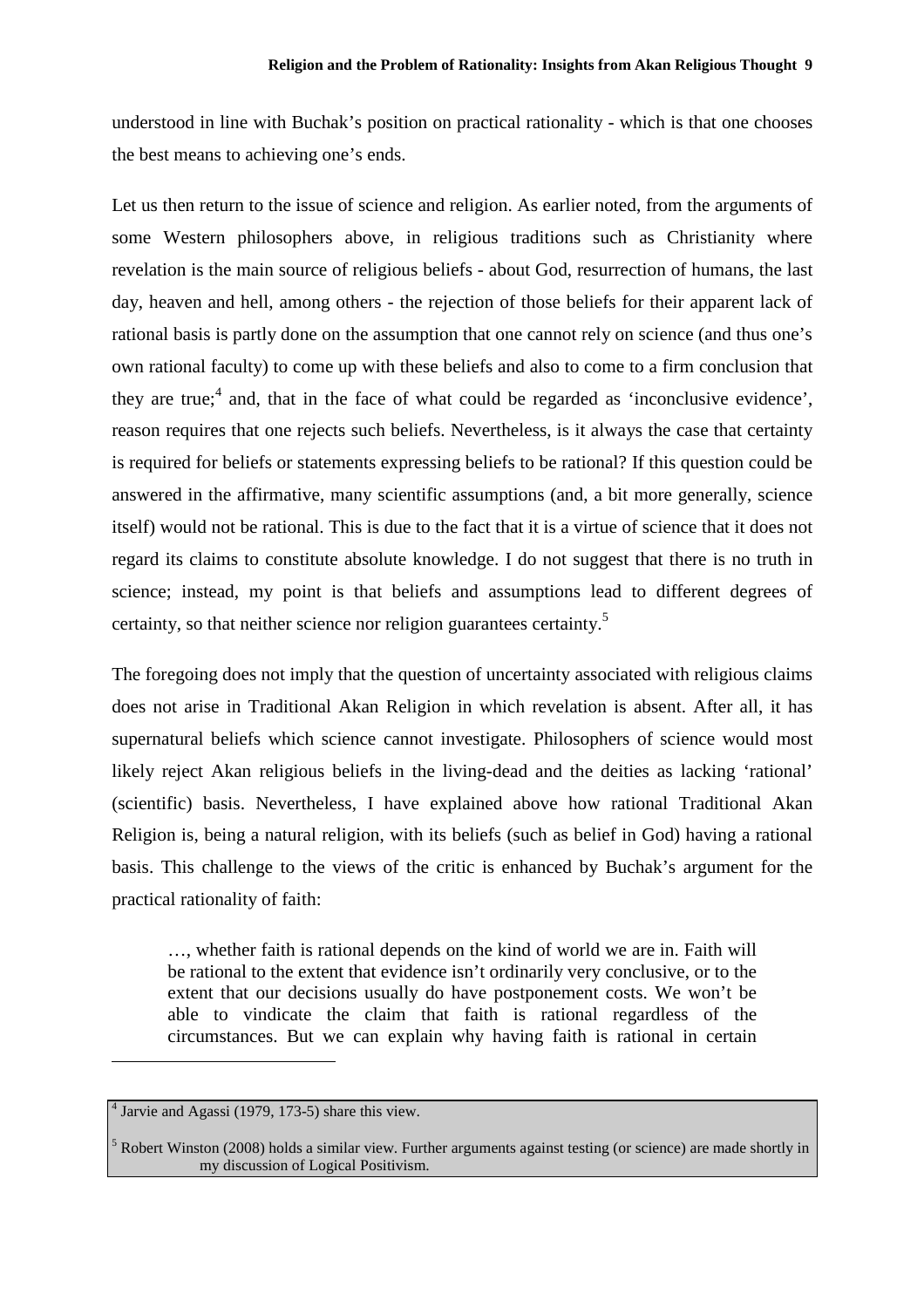worlds, perhaps worlds like ours … Individuals who lack faith because they insist on gathering all of the available evidence before making a decision stand to miss out on opportunities that could greatly benefit them (Buchak 2012, 35).

Thus despite all its uncertainties, religious faith may not only be rational to have, but could also be profitable to humankind, just as we earlier observed about Traditional Akan Religion.

Indeed, as mentioned earlier (and Buchak would agree), religious beliefs can be irrationally used. There are times when religious beliefs are put to bad use. In recent African history, terrorism and violent conflicts are vices that beg to be mentioned. Perpetrators of the violent attacks in Northern Uganda claim to be inspired by Christian teachings, while planners and executors of the Nairobi Westgate Mall attack in 2013, and the ongoing terrorist acts in Northern Nigeria claim to be inspired by Islamic doctrine. By their nature, such attacks are unexpected, and probably the more reason why they come along with such terrible consequences. Furthermore, several conflicts in Africa, especially political ones, have religious undertones (Akrong 2003, 37).

In spite of the foregoing observations about the negative effects of religion, it would be quite incorrect to suggest, as Dennett does, that the world would be better without religion or religious beliefs. He gives the following reasons:

- (a) We are quick to condemn other outrages, but religious passion, genuine or feigned, shields people from the moral judgments of their fellow human beings, judgments to which we should all alike be subject …
- (b) True, you don't have to be religious to be crazy but it helps. Indeed, if you are religious, you don't have to be crazy in the medically certifiable sense in order to do massively crazy things. And - this is the worst of it religious faith can give people a sort of hyperbolic confidence, an utter unconcern about whether they might be making a mistake, that enables acts of inhumanity that would otherwise be unthinkable...
- (c) The better is the enemy of the best: religion may make people better, but it is preventing them from being as good as they could be. If only we could transfer all that respect, loyalty and intense devotion from an imaginary being - God - to something real: the wonderful world of goodness we and our ancestors have made, and of which we are the stewards (Dennett 2008, 2; lettered numbering added).

With reference to (a) above, it is perturbing how we, as moral agents, would neglect our moral duties (which include encouraging others to avoid acting immorally), simply because a moral agent is 'passionate' about his or her religion. Besides, Dennett conveniently blames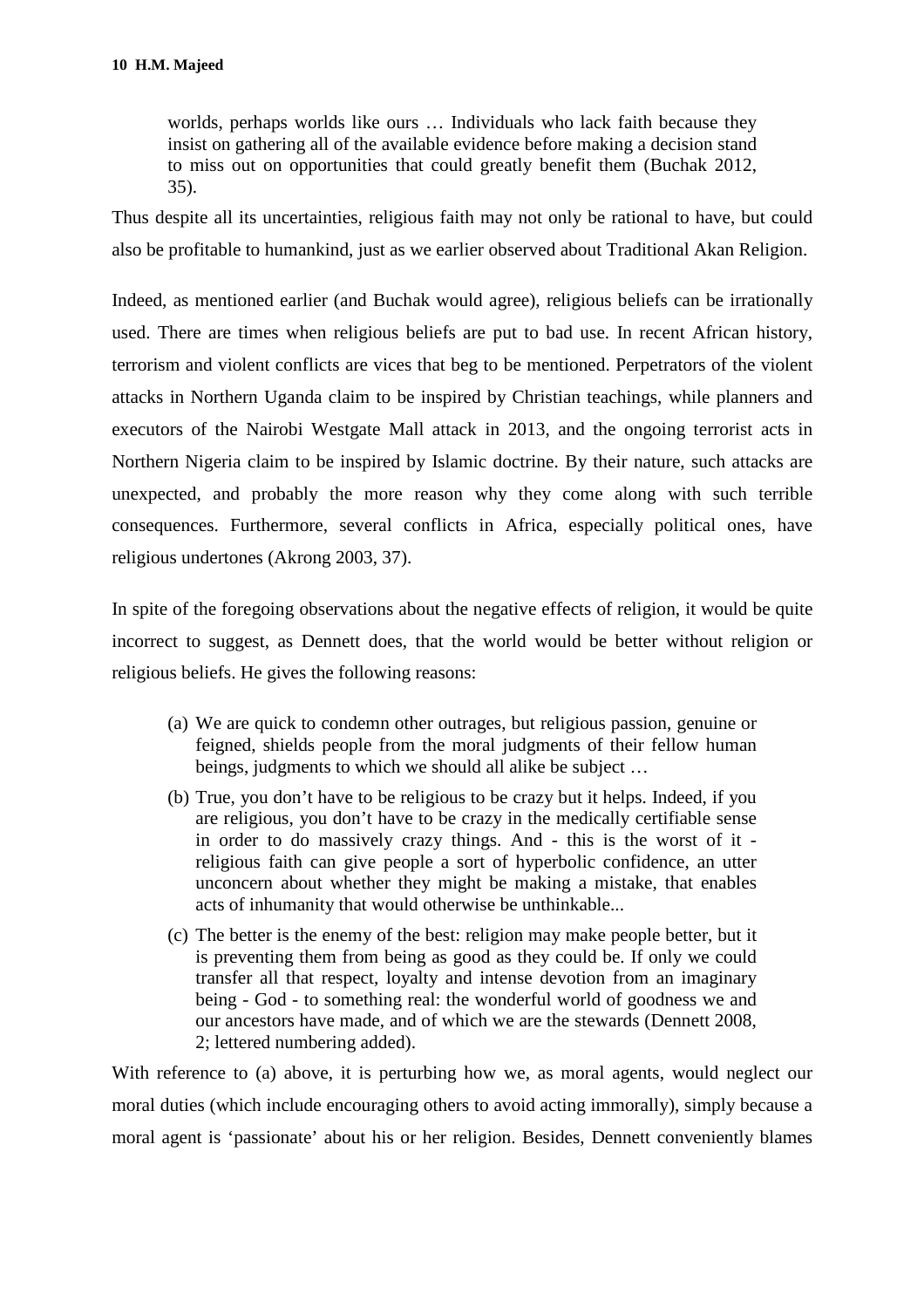religion for people's refusal to perform their duties. Religious passion should not shield people from accounting for their morally-relevant actions.

The fact is that people do commit inhumane actions in the name of religion or with the aid of religion. Most parts of Africa suffered this way in the past through slavery and colonialism. Yet there is a basis for blaming the individuals who exploited religion for this, instead of religion itself. Religion, like science (which Dennett regards as rational), are things which could be used by humans for good or evil. It is therefore not entirely true to suggest as in (b) that faith is bad because it 'can give people a sort of hyperbolic confidence, an utter unconcern about whether they might be making a mistake, that enables acts of inhumanity that would otherwise be unthinkable.' Indeed, there are many practitioners of religion who, by virtue of their faith, are 'concerned about whether they might be mistaken' in whatever they do and are also humane.

Dennett's position in (c) that religion can only make its followers better (but not best) because their contribution to the world (of goodness) is reduced by their commitment to a rather imaginary God is quite mistaken: it presumes that the activities of the followers of all religions are geared toward pleasing God, and therefore the ethics or standards of right and wrong in all religions are determined on the basis of supernatural considerations (God's will). This is not the case with Traditional Akan Religion, where God's will is not cited as the basis for human action. The religion, as mentioned above, aims at enhancing the well-being of humanity in this world. This means that contrary to Dennett's thinking, it is possible to practice religion and orient one's actions and energies toward making better (or even best) 'the wonderful world of goodness we and our ancestors', for many centuries, have invested so much into. In Lord Winston's critique of Dennett, he highlights another position of Dennett's which is quite relevant to the point I am making:

Dennett argues that it is better to live as if there is no God, attempting to make the world a rational and better place … An atheist will lose nothing if God does not exist - his or her memorial will be good deeds. And if there is a benevolent God, Dennett will find himself judged by the Almighty on his merits, not because of the disbelief he professes (Winston 2008, 3).

The idea that people should live as if there is no God seems to be conditioned upon, first, the conviction that religious belief or practice makes it difficult, if not impossible, to make the world a rational or better place. However, this is not only partial and erroneous, but, more importantly, it disregards the nature of Traditional Akan Religion whose ethics have a human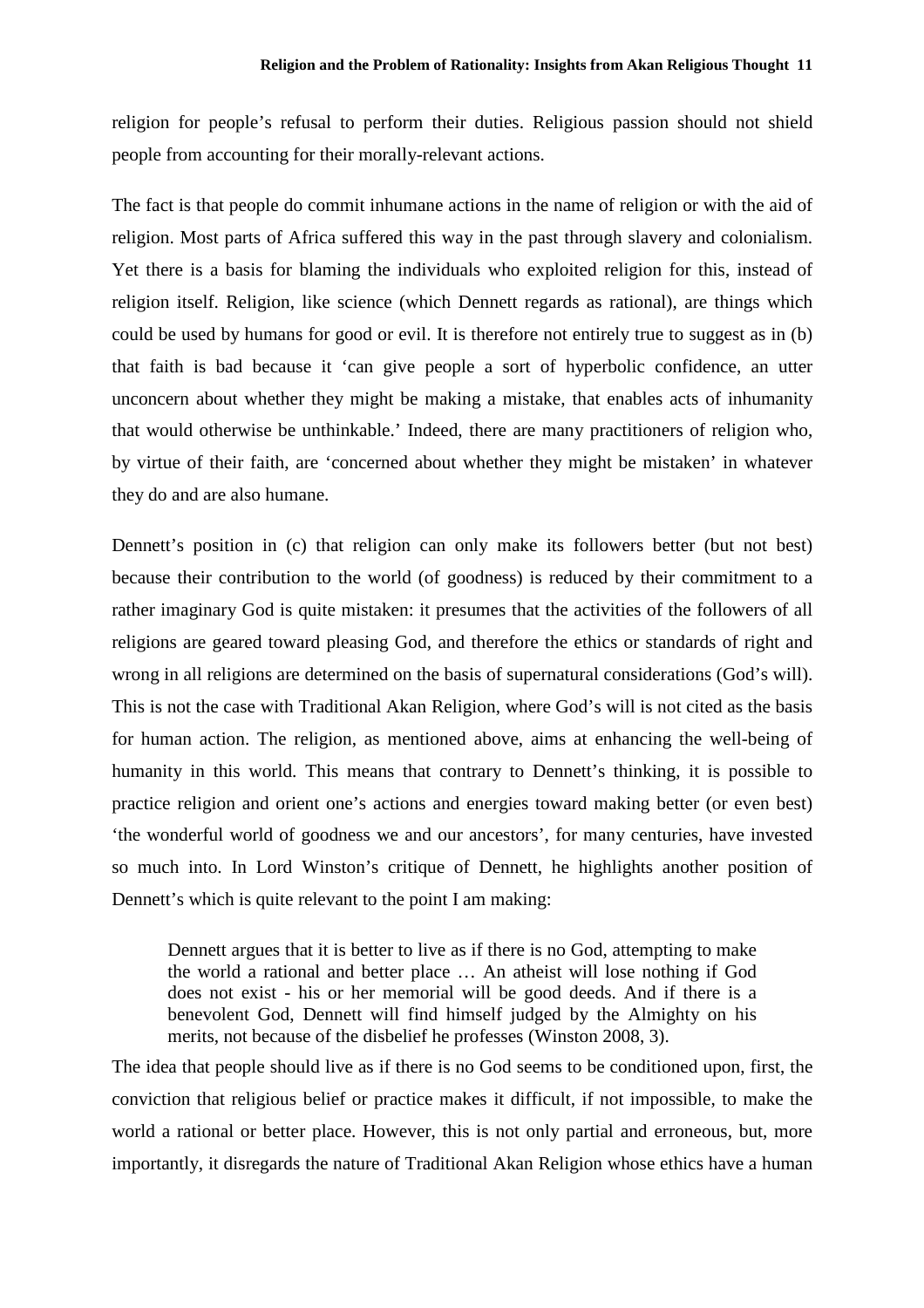rather than a supernaturalistic basis. This religion holds that one does not need God to attempt to make this world a 'rational and better' place. Secondly, the view seems to assume that being an atheist is synonymous with, or predisposes one to, doing good deeds, yet there is no evidence for this.

#### **Reason & Salvation**

I have so far argued that the rejection of religion and, by implication, Traditional Akan Religion, cannot be maintained on the grounds of irrationality. However, this does not mean that all the problems about natural religion are resolved. From the most unlikely source, another challenge is raised, namely, against the relevance of reason in religion. Some Christian theologians reject natural theology because, to them, reason does not help in any way in the attainment of salvation (Kenny 1992, 3-4). I am aware that this assertion is not made in reference to Traditional Akan Religion. If it was, it would still not have been fatal because aside from my doubts about whether the concept of salvation can be found in Akan religious thought, I have in the foregoing discussion shown how significant and, perhaps, indispensable reason is to Traditional Akan Religion. I am also of the view that the position attributed to the Christian theologians fuels the wrong perception that God - and in some sense, religion - discourages humans from exhibiting their most distinguishing characteristic: rationality. It is as a result of the risks associated with such teaching that Karl Marx's *Das Kapital* 'ruthlessly' criticized religion some two centuries ago. Although I am not quite sure whether religion could rightly be described as 'the opium of the masses', Marx's attempt and those of many other philosophers to highlight and uphold the importance of reason is nonetheless legitimate. Without the correct exercise of reason, all religions (Akan religion included) are open to intellectual and practical abuse. For example, in the name of religion there might be oppression or killing of humans by fellow humans. However, if these acts can also be committed outside religious contexts, then, just as one cannot, on the basis of such actions, say that nonreligious life is irrational, it would equally be inappropriate to say that (belief in) religion is irrational. Humans ought to be guided by reason in their choices of belief or action, whether the belief or action is religious or not. This means that the failure of an individual who subscribes to a religion to exercise reason would not justify the characterization of the generality of religion as 'irrational'.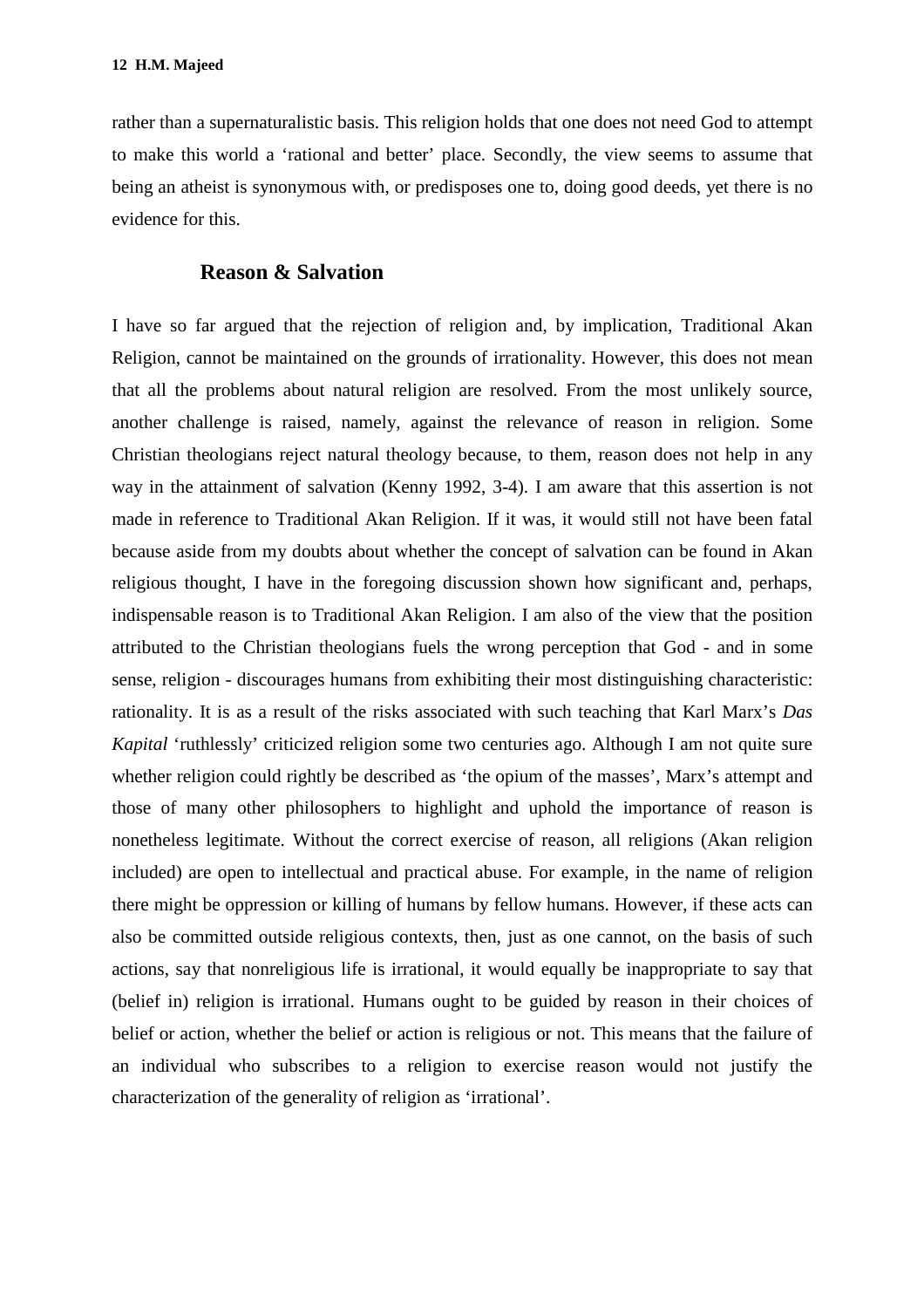#### **Meaninglessness of Religious Language**

In Traditional African Religion, statements are sometimes attributed to supernatural beings, especially to the deities and the living-dead (Akan *nananom nsamanfo*). Such statements are of religious and, quite often, practical significance to those who profess the religion. Nevertheless, the meaningfulness and credibility of such statements would be met with such opposition as one would expect with revealed statements of God (held, for example, in Christian thought). These two kinds of statements have in common a source which is metaphysical. But is it possible for a statement attributed to a metaphysical being to be acceptable on rational grounds? Although Traditional African (and for that matter, Akan) Religion is not revealed, the analyses of metaphysical claims by some Western philosophers in connection with revelation have the same implications for Traditional African belief in, say, oracular predictions. There is need, therefore, to look briefly at how the meaning of claims that have metaphysical sources have been dealt with in Western philosophy, taking revelation as an example.

It is no secret that the revealed words or wishes of God are what Christian theologians claim to derive their authority from. Even so, the fear of some philosophers has been that since claims attributed to a supernatural God cannot be tested, it makes, at the very least, objective truth about God's revelations difficult to attain. In the absence of testing, it is assumed, any string of words or array of sounds could be tendered as a piece of revelation, and would be a classic case of Feyerabend's "anything goes".<sup>6</sup> The trouble with any thing so tendered is that it would be frustrating to investigate - if investigating it is possible at all - and would, in some sense, impinge on the reliability of revelation.

This obvious need to avoid frustration seems to make a good case for the philosophical doctrine of empiricism. In line with this doctrine, the reality of the metaphysical was strongly rejected by David Hume (1893, Section IV) and also forcefully so by the Logical Positivists.<sup>7</sup>

 $\overline{a}$ 

<sup>&</sup>lt;sup>6</sup> This does not mean that the idea of "anything goes" expressed in his *Against Method* has not been applied in some aspects of human life commonly regarded as rational. Taking inspiration from this work of Feyerabend's, for instance, Gjertsen (1989, 153-154) emphasizes the adoption of "anything goes" attitude by scientists.

 $<sup>7</sup>$  In the citation above, Hume mentions matters of fact and relations among ideas as the only ways through</sup> which we can know. He therefore completely rejects metaphysics. Besides, although at page 4 of his cited work, Kenny identifies Logical Positivism as one of the major obstacles to (natural) religion, I will show why a position such as this appears now to have less traction.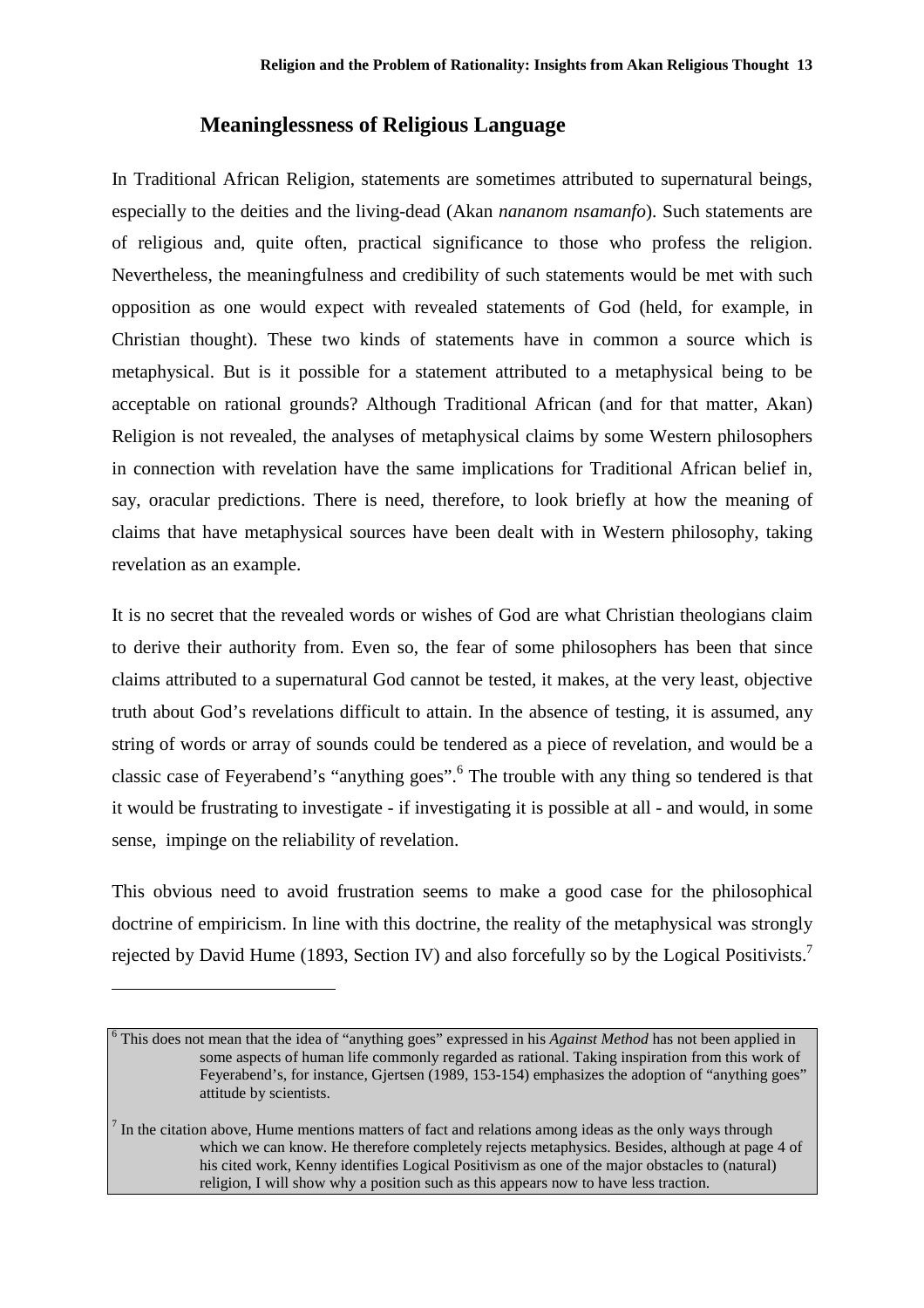$\overline{a}$ 

The Pre-War Logical Positivists held that a claim (that is, an entire statement) is meaningful if it is either *a priori*, or if it refers to a state of affairs which is verifiable, directly or otherwise. However, the alleged meaningfulness of factual statements had been challenged by Wittgenstein. In the *Tractatus* (Wittgenstein 1951, 79), unlike in some of his later works, Wittgenstein argued that no statement made in relation to language (that is, that which purports to express a relation between language and reality) could be sensible either, because it could not be expressing observable, verifiable facts. However, the Positivists thought that the meaningfulness of statements that were not *a priori* would create a problem of understanding, unless their verifiability was established (A.J. Ayer's 1946, chapter 1 is an example).<sup>8</sup> They would then argue that "... anybody who concerns himself with [metaphysical claims] for any purpose except to expose their senselessness is wasting his time" (Whiteley 1959, 245). It would also be consistent with their view to assert that any claim that is not verifiable is meaningless because it has no referent, and that since we do not actually know what such a statement refers to, we cannot tell what to observe in order to confirm or disconfirm it.

Nevertheless, Logical Positivism's over-reliance on the empirical approach of the natural sciences is questionable in some respects. As far back as 1959, Whiteley had made some important observations: that even if the principle of verifiability is accepted, it may not affect metaphysical statements any worse than it would do to some scientific statements because there still are "indirect ways in which a statement may be connected with empirical facts, and may be rendered more or less plausible in their light, without it being possible to *deduce* any observation statement from it" (Whiteley 1959, 245). If, in spite of the general nature of scientific hypotheses, they are still considered by most, if not all, empiricists as contributing to knowledge, that cannot be because there is any particular observation statement(s) that they necessarily suggest. These generalizations, Whiteley would assert, are recognized by them because they can be used to say other things which experience can refute or confirm. For instance, the claim that "all metals expand when heated" is regarded as empirical and scientifically grounded. Yet there cannot be an observable event that entails "all metals". We can neither be sure that we know "all metals" nor that none will fail to expand in future when

 $8$ As the discussion progresses, I also make reference to other Positivist philosophers such as M. Schlick. In the mean time, I deal with some further problems perceived to have been generated by the position just attributed to Ayer.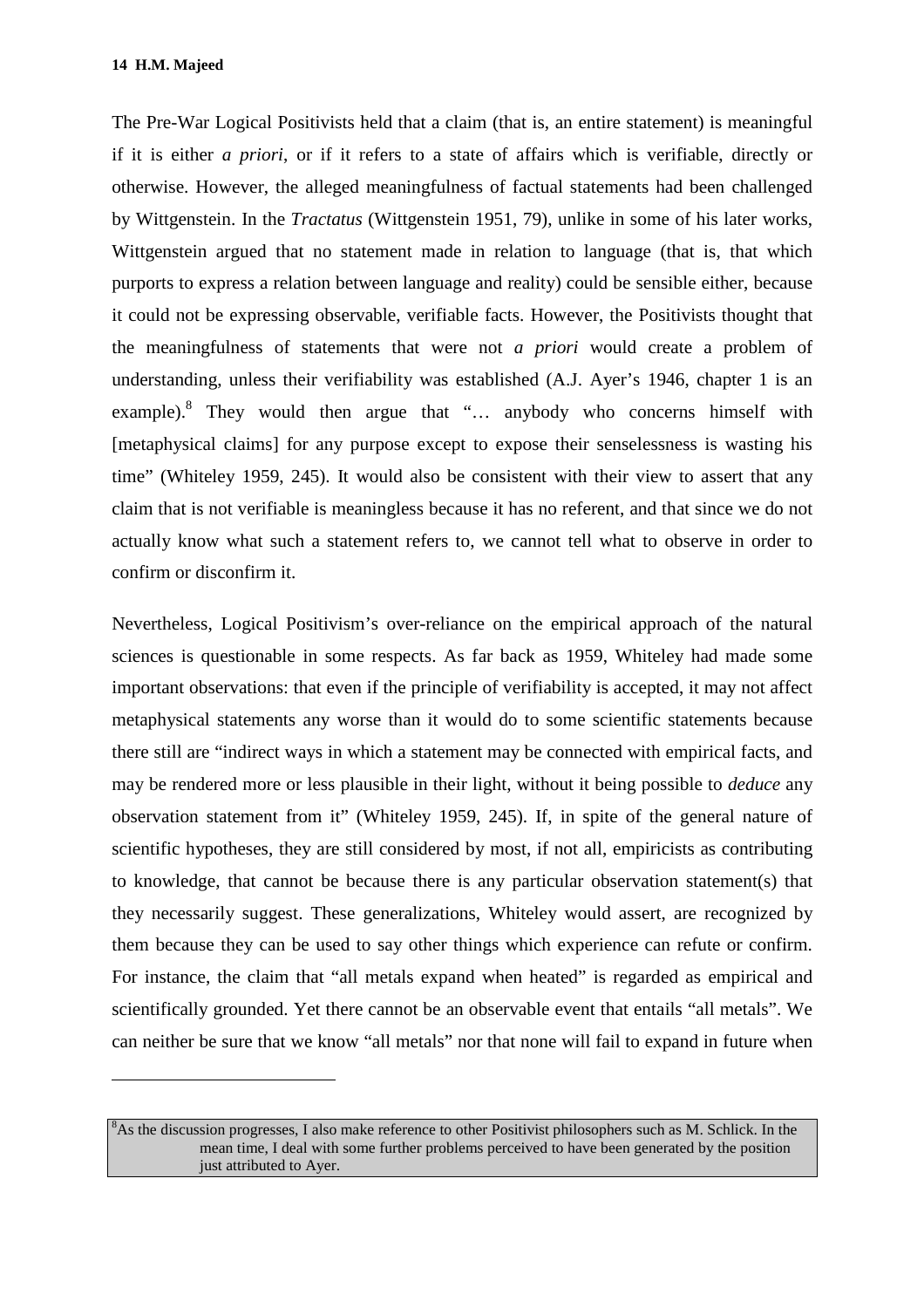heated. The general claim, however, becomes empirically significant when specific metals are found and heated up, so that the result would either confirm or disconfirm the claim.

Thus it appears that one need not determine how empirically significant a statement is by asking "What do I have to observe to make sense of this statement?" but, rather, one should address oneself to a question such as "Can this statement be rendered plausible in any way by some empirical facts?" Indeed, Waismann saw through the difficulty of adopting the first question as an approach to determining the cognitive significance of statements. His reason was that "… the living centre of every philosophy is a vision and that it should be judged accordingly". It is, in his words, a "colossal mistake" to concentrate on the words that constitute a metaphysical statement because "A philosophy is there to be lived out. What goes into the word dies, what goes into the work lives." So, given the historical fact that metaphysics has "a certain grandeur in it, a prophetic aspect of the comprehensibility of nature, a bold anticipation of what has been achieved in science at a much later date," quite clearly, "To say that metaphysics is nonsense *is* nonsense" (Waismann 1968, 38).

Furthermore, given the fact that Moritz Schlick, a logical positivist himself, would come to advocate that the principle of verification accommodate some events whose actual verification is impossible, events which cannot be said to be "the experience of anybody" (Schlick 1949, 169), it would not be out of place to see, in this, the possibility of Schlick adopting an attitude consistent with the line of questioning suggested in the preceding paragraph - as being relaxed and appropriate for any empirical enquiry. Indeed, it is refreshing to realize, also, that the radical posture of A.J. Ayer toward metaphysics in his early writings (as in Ayer 1946) cannot be said of the Logical Positivist's later works. With this, and given the critical positions of Schlick, Whiteley, Waismann and, quite recently, Kenny above on Logical Positivism, it is perhaps an overstatement, if not anachronistic, to cling to the belief that religious or metaphysical language (including that of Traditional African Religion), is problematic merely on the basis of Positivist principles.

#### **Inconsistencies in Religious Beliefs**

In Akan thought, *Nyame* is believed to be the sole creator of the universe. He is also regarded as good and as a being who dislikes evil. The Akan would say *Nyame mpε bōne* ("God does not like evil"). He is also described as *Otumfoō* (the Most Powerful), that is, he is able to do all that He wants. Again, when an Akan wants to express the notion of divine knowledge of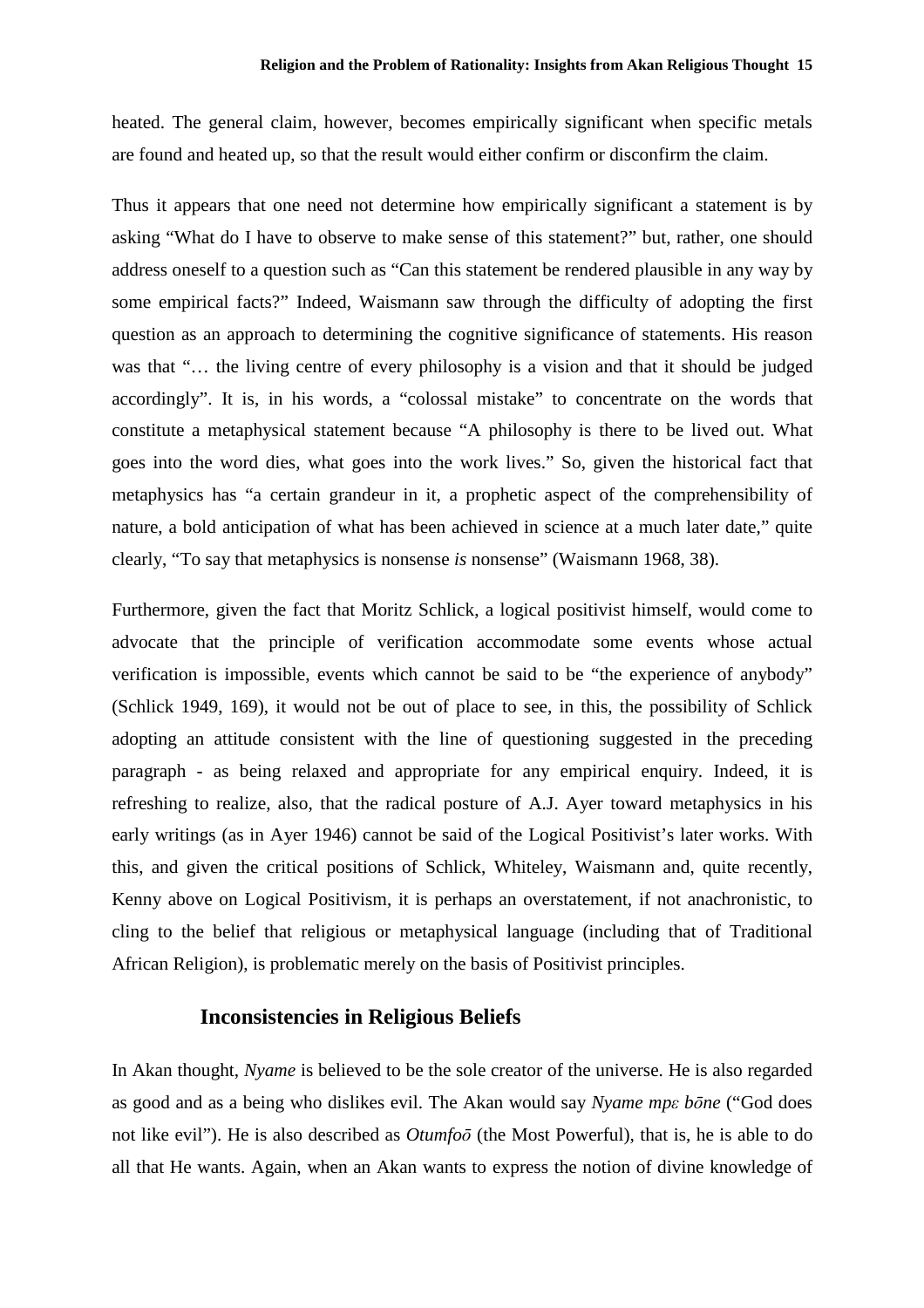$\overline{a}$ 

the past, present and future - in contradistinction to finite human knowledge - he/she says *Nyame na 'nim* ("Only God knows"). God is also believed to seal the destiny of each human being. Yet these beliefs, as I will explain shortly, raise serious philosophical problems.

Religious beliefs - especially belief in God - are very often questioned on the basis of their apparent inconsistency.<sup>9</sup> The alleged inconsistency is often in connection with the attributes of God in the light of certain features in the universe, such as (i) the presence of evil in creation despite the existence of an all-good God, and (ii) the notion of a foreknowing God who is also non-deterministic. For example, in his analysis of the traditional theological conceptions of divine foreknowledge, the goodness of God and the dissociation of God from evil, Kenny (1992, 121) writes:

If God is to have infallible knowledge of future human actions, then determinism must be true. If God is to escape responsibility for human wickedness, then determinism must be false. Hence, in the notion of God who foresees all sins but is the author of none, there lurks a contradiction.

It is noteworthy that although Traditional Akan Religion is not a revealed religion, Kenny's concerns could relate to it because it also conceives of God as having infallible knowledge, as good, creator of free humans, and author of a world in which there is evil. Kenny's example of inconsistency is therefore relevant to this article because in Traditional Akan Religion, though a natural religion, the problem of evil does exist (Gyekye 1995, 133). Broadly speaking, the view that God is the author of evil in this world is more or less subtly informed by the belief that God is the creator of everything, and is also in the special position of possessing infallible knowledge about His creation. However, with this, two possible implications obtain. *First*, it could be said that God *chose* to create the world in such a way that there will be evil in it. Or, what amounts to the same thing, God made evil an option for the human being. *Second*, it could imply that God is ultimately responsible for the sins of humans.

Not much can be said about the first implication, but the second is particularly incorrect if that is what determinists espouse. Indeed, determinists seem not to deny the second because they refuse to distinguish between acts that are "caused" by God and those that are merely

<sup>9</sup> Consistency is so important an ingredient of rationality that Buchak (2012, 19) sees it, along with 'reasonableness', as notions that both epistemic and practical rationality cannot do without.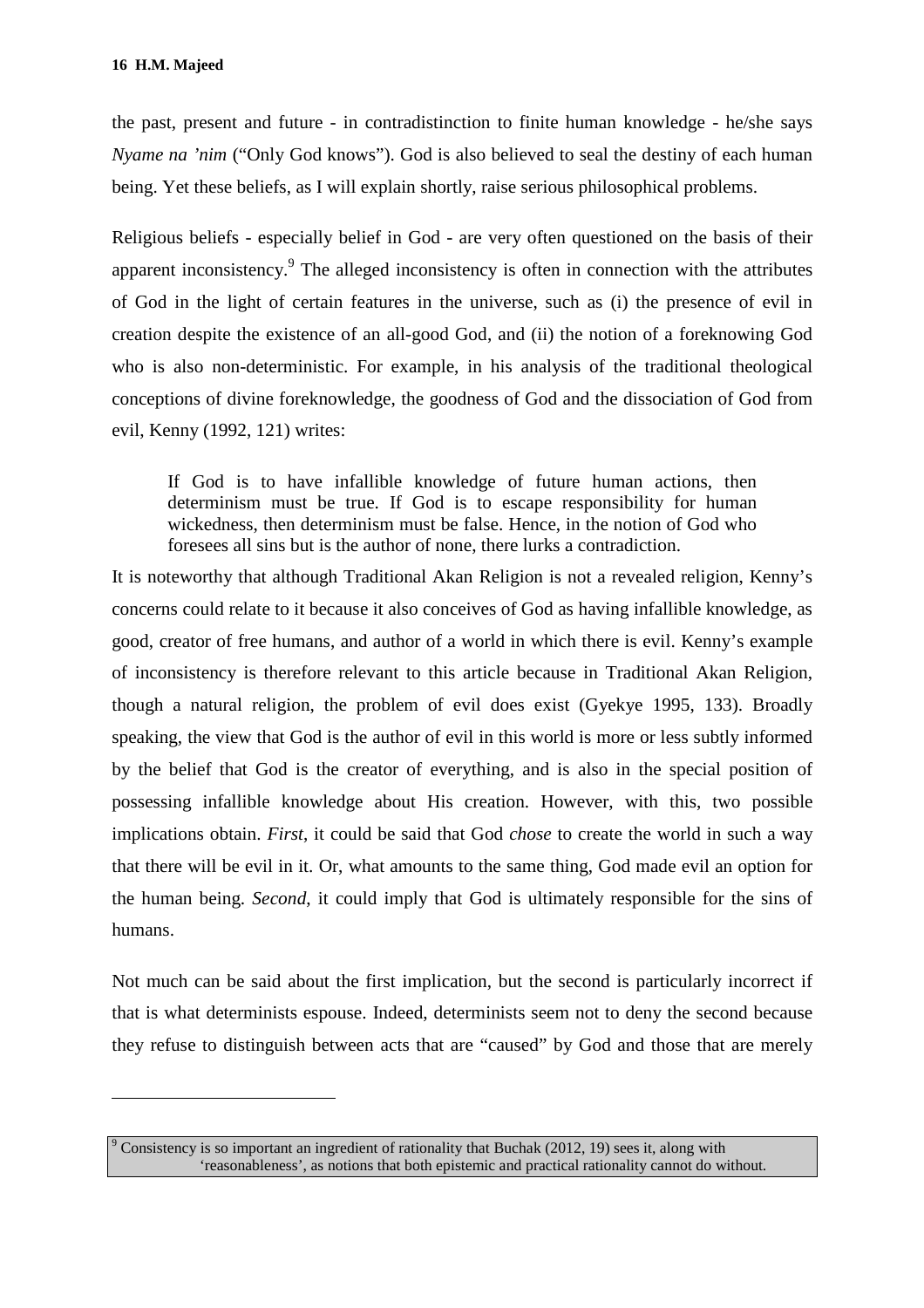"permitted" by God. As Kenny argues, "in a deterministic created universe, the distinction between causing and permitting would have no application to God" (Kenny 1992, 87). To my mind, God's position is just like that of a car manufacturer who, although he/she did not make it with the intention of causing harm, produced a vehicle with the potential to destroy the lives of its occupants through accidents.<sup>10</sup> Even though there can be some accidents which he might be responsible for, when a wrong judgement on the driver's part results in an accident it would be most inappropriate to pass on the blame to the manufacturer. The manufacturer, therefore, cannot be responsible for all accidents. Similarly, I do not see why God should be responsible for every evil that befalls a person or is performed by a person.

If determinism is true, no person can be considered to be virtuous, because he/she exhibits good character not by any effort of his/her own. It would also mean that no person is vicious, although he/she can act viciously. Nevertheless, these inferences are not valid. The fact that people can be taught or advised to change their evil ways, and the fact that those who were initially seen to be virtuous can, upon the desire to gain certain advantages in life, engage in such immoral actions as degrading or polluting the environment, committing genocide and exploiting weak people, point more to the activities of free, deliberative persons than to individuals whose actions are determined by God. It appears, then, that for a person to choose one option as the most effective means to attain his/her ends, he/she might have already considered other options and adjudged himself/herself free to do the choosing.

However, Kenny sets out from the premise that God's knowledge of future actions brings those actions into being, or, at least, makes them ineluctable.<sup>11</sup> I disagree. God's foreknowledge is knowledge of everything in advance all right, but this does not necessarily lead to the conclusion that His knowledge of something makes it happen. It may as well be that it is because the event or action in question will come to pass that God knows it as such. To be eternal is not to be foreknowing, although one can be both. However, foreknowledge

 $\overline{a}$ 

 $10<sup>10</sup>$  I am not in any way equating the person to God (being a creation of God himself/herself, and with numerous inadequacies); but I am saying that, as moral agents, human beings are affected almost the same way by the creations of these two creators.

 $11$  Find the connection between the views of these philosophers in Kenny. There, specifically in Kenny 1992, 7, it is also evident that having the wrong notion that divine foreknowledge implied determinism, Boethius attempted to make God's knowledge accommodative of human free will with the puzzling argument that "… because God's eternal life was simultaneous with the whole of history, God's knowledge was not knowledge in advance."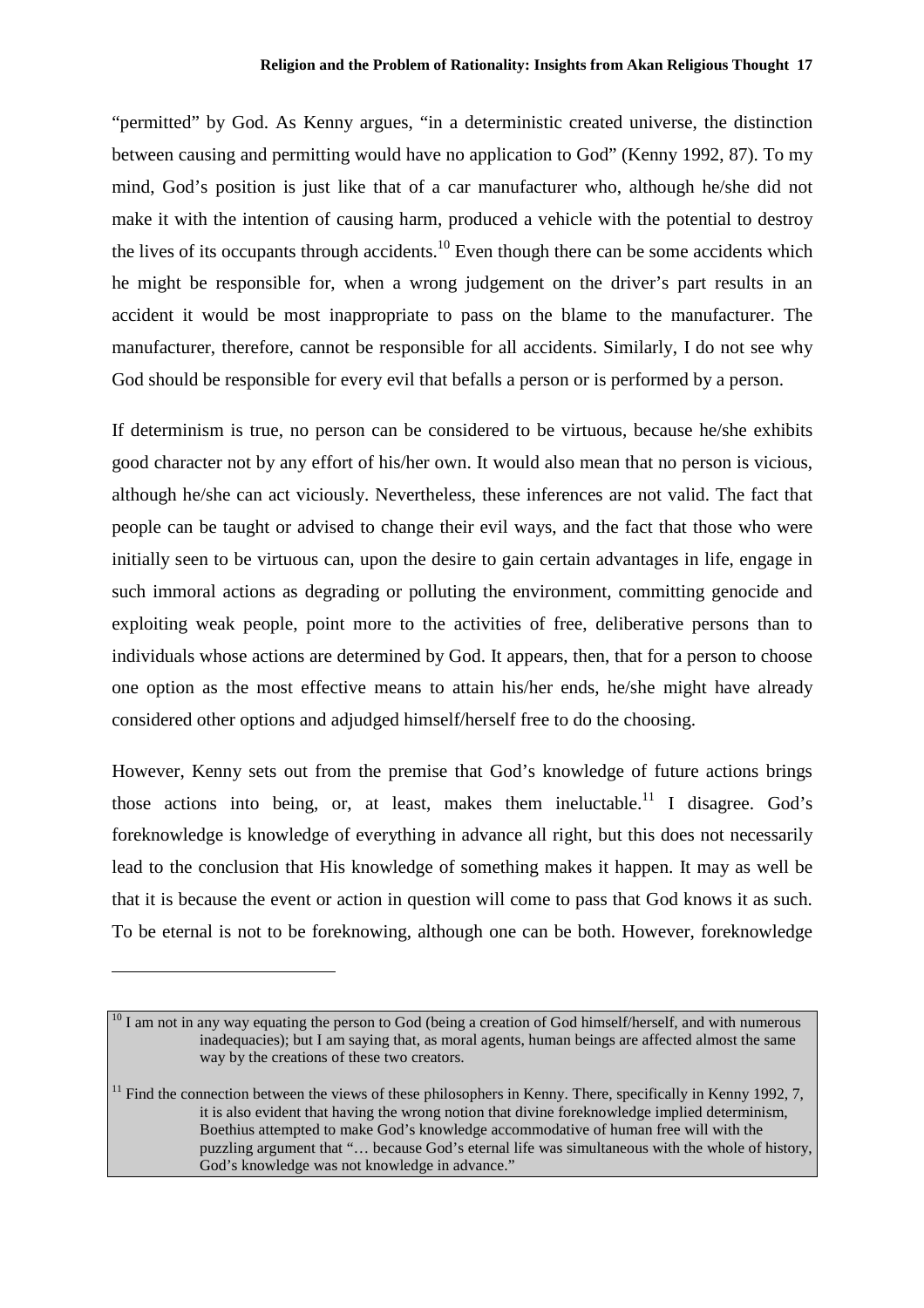consists in perceiving and understanding future happenings as they are. Given this, God's foreknowledge of future human actions could be explained as Him perceiving, without necessarily 'dictating', how a person is going to act in future. Now, if that knowledge is considered infallible, it is probably because God perceives clearly. This way, free will becomes conceivable in a world whose author has foreknowledge. Consequently, there is no reason for God to expect any surprises about His perceptions regarding future human actions in order for humans to be classified as free. The significance of all this is that one can hope and rationally believe that what one chooses to do in this world is what God foreknows.

A distinction needs to be made, however, between God's foreknowledge and predestination. While the former does not commit one to the notion of determinism, the latter - if it is a true notion - seems more likely to present a challenge to the concept of human free will. Predestination, potentially, has the negative effect that it may lead a person to a state of resigned acceptance of his/her circumstance and, worse still, be indifferent to real life options which he/she could have otherwise taken advantage of. Nevertheless, to the wise person, the truth of predestination will not be a hindrance to his/her efforts at bettering his/her present condition, and will not reduce or take away his hopes for the future; neither will it discourage him from working toward a desired future. Indeed, there is no inconsistency in believing that one's destiny is fixed and trying to lead a better life here on earth.

I must now endeavour to consider the possibility of *Nyame*'s (God's) intervention in human affairs. One may ask: if *Nyame* knows something evil will happen or will be done, why does He not prevent it? In terms of the moral actions of the human being, Akan thinkers suggest that *Nyame* created him/her free and rational. *Nyame* gave the human being *fa'hodie*  (freedom). This implies that in Akan ethics, the human being is not deemed to act under compulsion (*nhyɛsoō*) from either *Nyame* or other humans. It can therefore be seen that in Akan religious thought, human choices are not determined. For this reason, *Nyame* cannot be expected to limit the choices of humans even if they are immoral. *Nyame* does not only want good deeds from humans, but also wants the human being to be free. In terms of natural disasters that bring pain (evil) to the human being, no clear reasons are given as to why *Nyame* does not prevent them from happening. Yet this is not a reason to consider the whole gamut of Akan religious beliefs to be irrational. To do so would be way too extreme and inappropriate, for not even science, the so-called arbiter of rationality, can justify all its basic beliefs.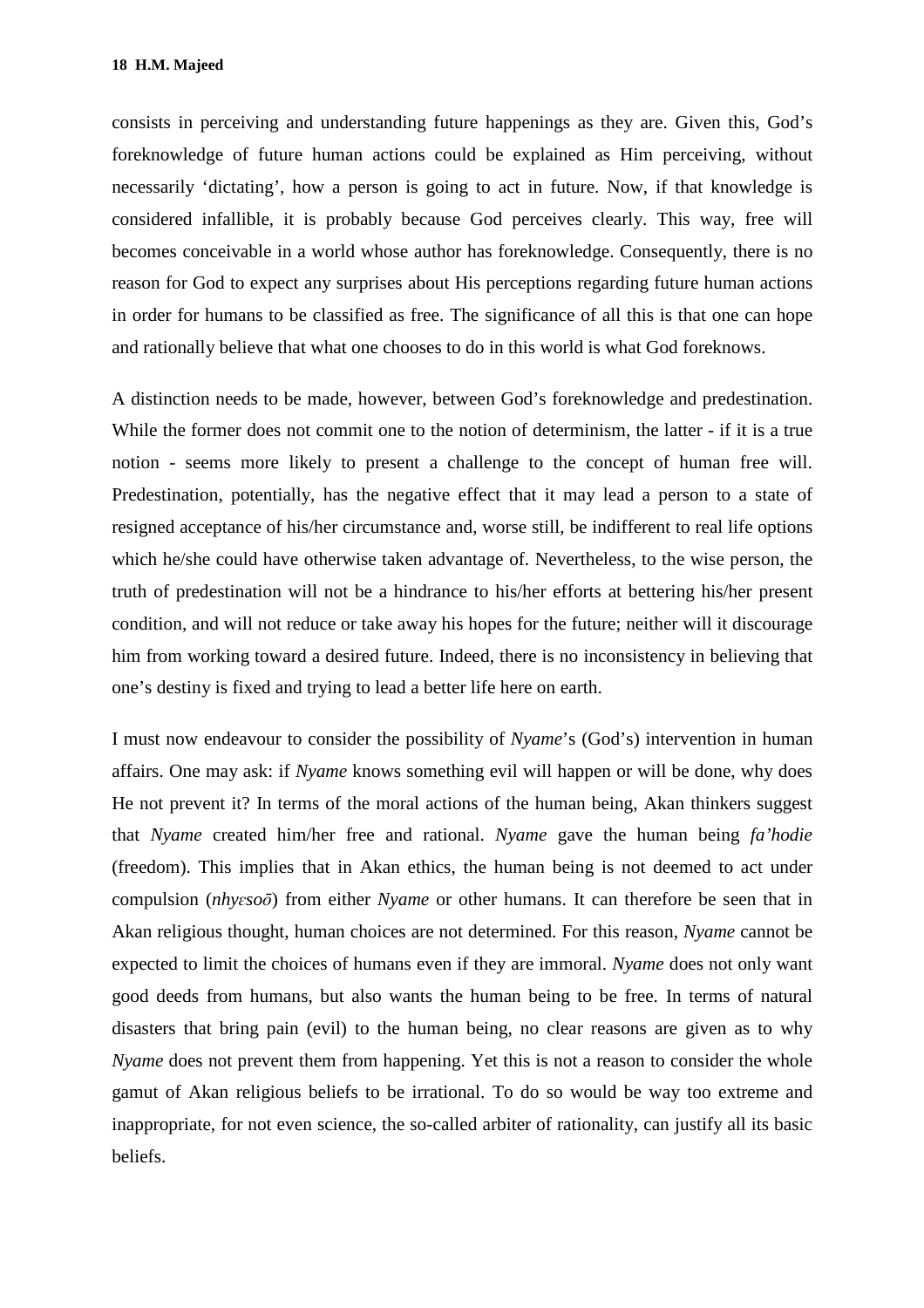#### **Conclusion**

In an attempt to examine some concepts of religion, and to determine whether religion could be of any rational significance to humanity, some Western scholars have come to the conclusion that religion is completely irrational. People are thus urged to break free from the prescriptions of religion which, it is often suggested, are sometimes unhelpful. While acknowledging that many undesirable acts could be undertaken in the name of religion, this article has suggested a possible de-linking of such acts from religion in some contexts. It has also examined the rejection of religion on the basis of the alleged irrationality of religion. It has argued that part of the problem has to do with misconceptions surrounding religious beliefs, and has accordingly attempted to show that it is possible to deal adequately with the confusion and inconsistencies that characterize people's thoughts about basic religious concepts (such as God, good and evil) without necessarily rejecting religion. Although it is not quite clear why a revealed religion cannot have a rational basis, some scholars think that this is the case. Nevertheless, this article has argued that even assuming that their judgment is correct, their attempt to tag all religions 'irrational', as if no religion is a complete creation of humankind, is erroneous. Akan religion, particularly, has been presented as being a purely human creation.

Traditional Akan Religion, therefore, cannot be squeezed out of the domain of natural religion, neither does it lend itself to irrationality, contrary to what Dennett, Horton and others would want us to believe about the nature of all religions. Furthermore, very few philosophers these days regard metaphysical issues as beyond investigation and meaningless. Metaphysical claims are not necessarily mysterious: the metaphysical is mysterious only to the extent of its being intangible, but not in the sense that it is so obscure as to be rationally inexplicable. I am not in any way suggesting that every metaphysical question is tractable, but there is need to guard against any watering down of the significance of metaphysics merely on the ground that it is not empirically verifiable.

Whether a metaphysical entity actually exists or not, we should be able to determine if what is said about it makes use of basic principles that govern philosophical reflection. For example, one would not commit any philosophical crime if one affirmed that something cannot be said and denied of an entity at the same time, whether or not that entity exists. So, without knowing everything, a philosopher can talk about anything. This is mainly because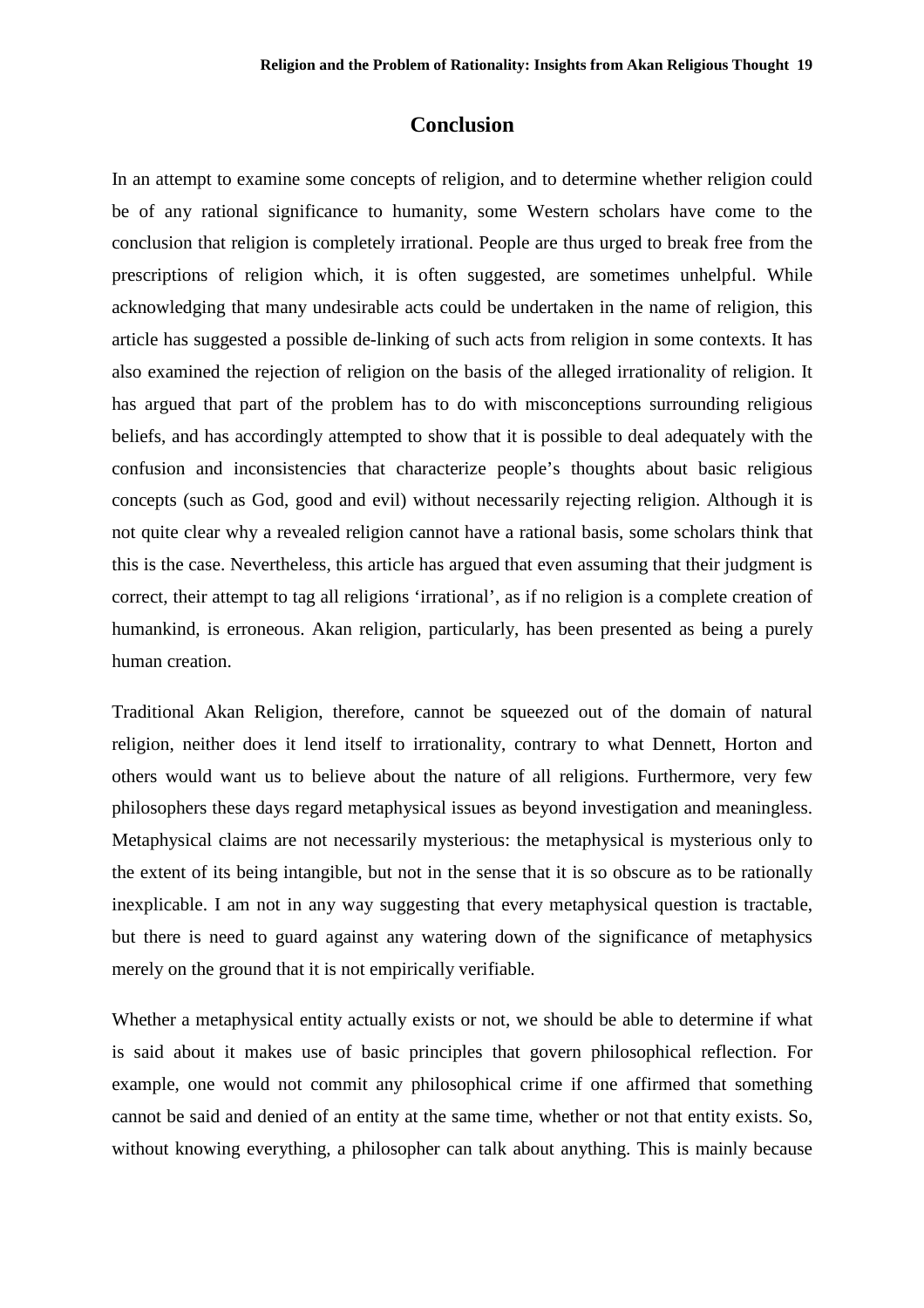what matters in philosophy is not only 'what' is said or talked about, but also 'how' it is said or how the talking is done.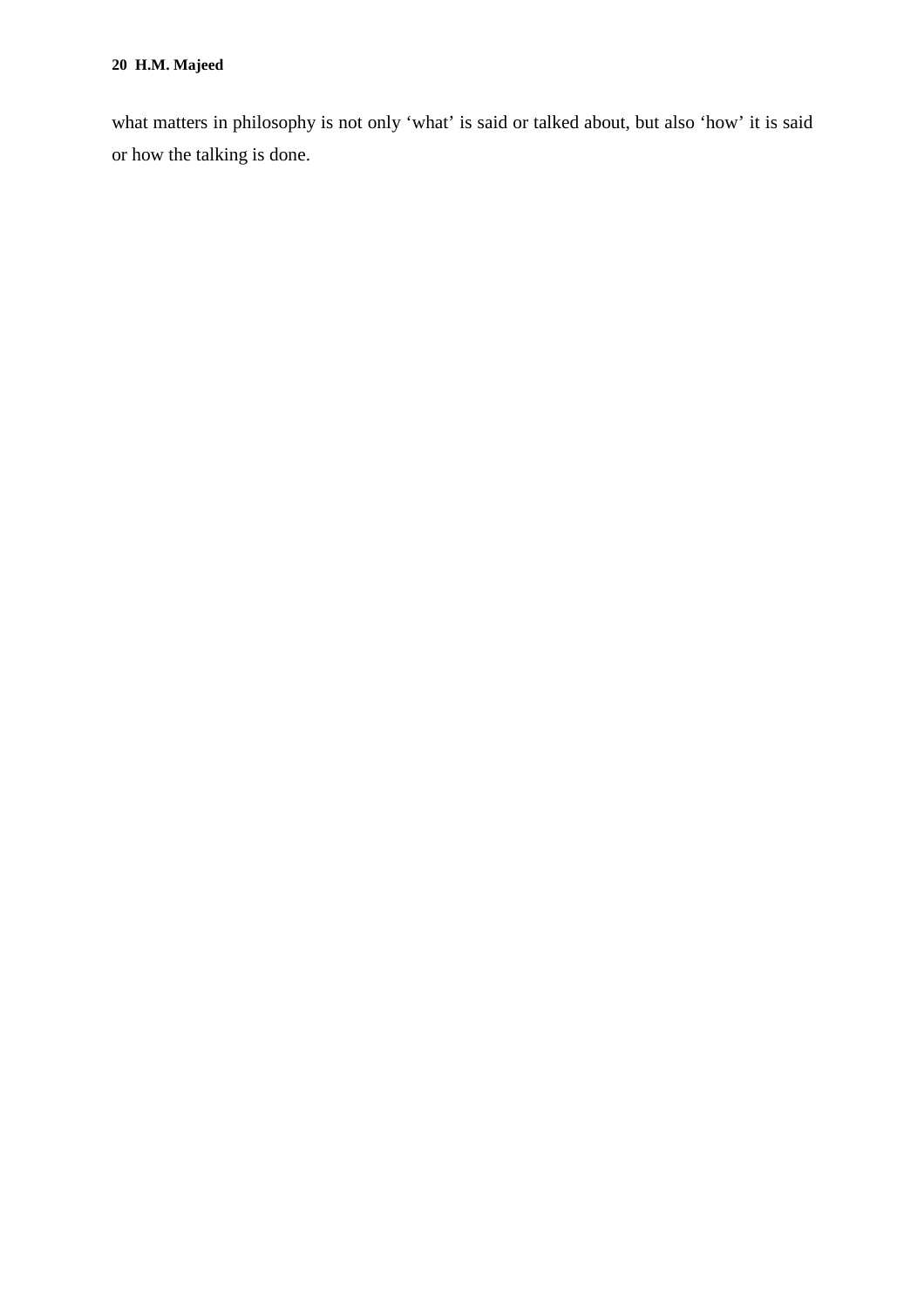#### **References**

- Abioje, Pius O. 2007. "Divine Revelation in African Religion among the Yoruba and in Christianity". *Legon Journal of the Humanities*, Vol. XVIII, pp. 145-158.
- Akrong, Abraham. 2003. "African Traditional Religion and Development: Clash of Two Worlds of Discourse and Values". *Trinity Journal of Church and Theology*, Vol. XIII No. 3, pp. 37-49.
- Ayer, Alfred J. 1946. *Language, Truth and Logic*. Harmondsworth, Middlesex: Penguin.
- Buchak, Lara. 2012. "Can it be Rational to Have Faith?" Jake Chandler and Victoria S. Harrison eds. *Probability in the Philosophy of Religion*. Oxford: Oxford University Press. http://philpapers.org/rec/BUCCIB
- Dennett, Daniel. 2008. "Is Religion a Threat to Rationality and Science?" Public Debate between Daniel Dennett and Lord Winston held on April 22, 2008. http://www.theguardian.com/education/2008/apr/22/highereducation.uk5
- Dawkins, Richard. 2007. *The God Delusion* Black Swan Edition. London: Transworld Publishers.
- Feyerabend, Paul. 1993. *Against Method*, Third ed. London: Verso Books.
- Gjertsen, Derek. 1989. *Science and Philosophy: Past and Present*. London: Penguin.
- Gyekye, Kwame. 1995. *An Essay on African Philosophical Thought: The Akan Conceptual Scheme*, Revised ed. Philadelphia: Temple University Press.
- --. 1996. *African Cultural Values: An Introduction*. Accra: Sankofa.
- Horton, Robin. 1960. "A Definition of Religion, and Its Uses". *Journal of the Royal Anthropological Institute of Great Britain and Ireland*, Vol. 90 No. 2, pp. 201-226.
- Hume, David. 1893. *An Enquiry Concerning Human Understanding*. Selby-Bigge, L.A. ed. Oxford: Clarendon Press.
- Idowu, B.E. 1962. *Olodumare: God in Yoruba Belief*. London: Longman.
- Jarvie,I.C. and J. Agassi. 1977. "The Problem of the Rationality of Magic". Wilson, Bryan R. ed. *Rationality*. Oxford: Basil Blackwell, pp. 172-193.
- Kenny, Anthony. 1992. *The God of the Philosophers*. Oxford: Oxford University Press.
- Mbiti, John S. 1997. *African Religions and Philosophy*, 2<sup>nd</sup> revised and enlarged ed. Oxford: Heinemann.
- Opoku, Asare K. 1978. *West African Traditional Religion*. Accra: F.E. P. International Private Limited.
- Quarcoopome, T.N.O. 1987. *West African Traditional Religion*. Ibadan: African Universities Press.
- Schlick, Moritz. 1949. "Meaning and Verification". Feigl, H. and W. Sellars eds. *Readings in Philosophical Analysis*. New York: Appleton Century-Crafts, pp. 146-170.